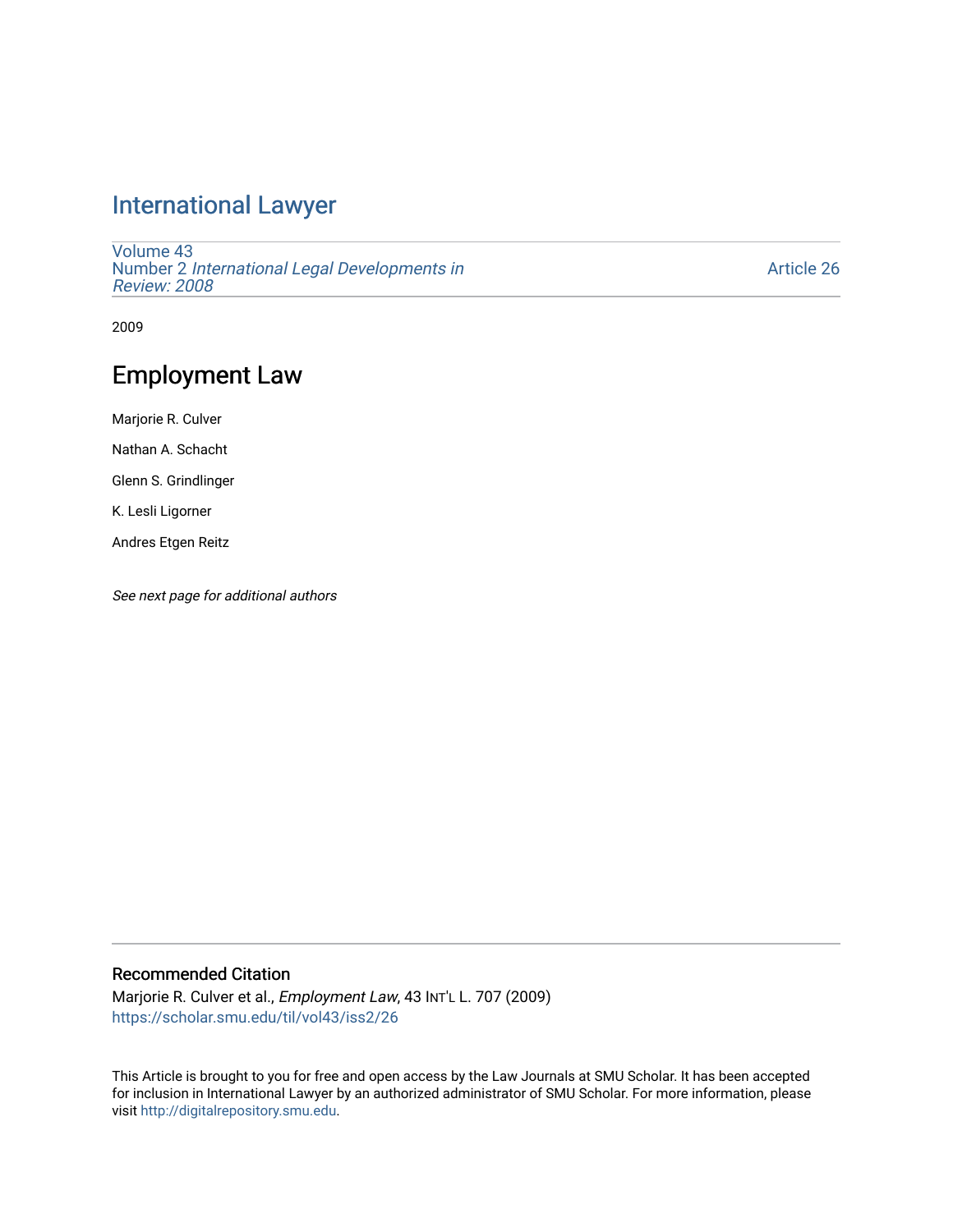# Employment Law

# Authors

Marjorie R. Culver, Nathan A. Schacht, Glenn S. Grindlinger, K. Lesli Ligorner, Andres Etgen Reitz, Philippe Deprès, Louise Bjellerup, Christopher Bracebridge, Setsuko Ueno, and Juan Bonilla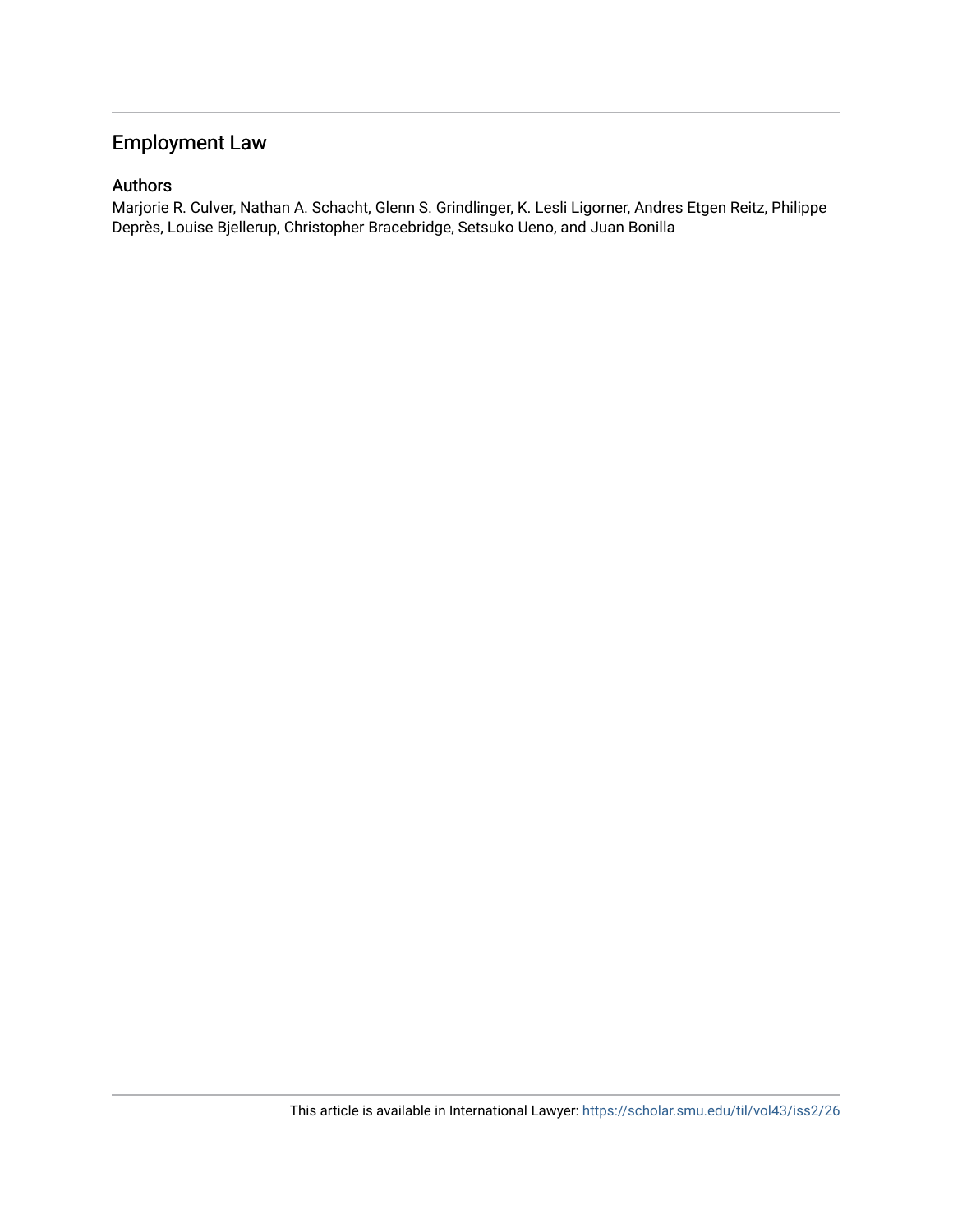# **Employment Law**

MARJORIE R. CULVER, NATHAN A. SCHACHT, GLENN S. GRINDLINGER, K. LESLI LIGORNER, ANDERS ETGEN REITZ, LOUISE BJELLERUP, CHRISTOPHER BRACEBRIDGE, PHILIPPE DESPRÈS, SETSUKO UENO, AND JUAN BONILLA<sup>\*</sup>

# I. Europe'

#### A. AGENCY WORKERS

In November 2008, the European Parliament adopted the Temporary Agency Workers Directive (Directive).2 The key provision states that from the first day of their assignment, the basic working and employment conditions of temporary agency workers must be at least the same as those that would apply if the worker had been recruited directly to occupy the same **job. <sup>3</sup>**Member states must implement the Directive within three years, <sup>4</sup> but the Directive will enable the United Kingdom to implement the agreement reached in May 2008 between the U.K. Government, Trade Union Commission, and Confederation of British Industry, under which agency workers need twelve weeks employment before they are entitled to equal treatment.5

Because the U.K. Government removed a significant stumbling block to reaching an agreement over the Directive, Ministers at the EU Employment, Social Policy, Health and Consumer Affairs Council agreed in exchange that the United Kingdom might preserve its opt-out of the forty-eight hour weekly working time limit under the Working

**<sup>\*</sup>** Marjorie R. Culver and Nathan A. Schacht, who edited the article, both work in the employment law group at Paul, Hastings, Janofsky & Walker LLP in New York. Glenn S. Grindlinger prepared the section on the United States. He is with Paul, Hastings, Janoflsy and Walker LLP in New York. K. Lesli Ligorner prepared the section on China. She is with Paul, Hastings, Janofsky & Walker LLP in Shanghai. Anders Etgen Reitz prepared the section on Denmark. They are with Magnusson. Christopher Bracebridge prepared the section on European Union and United Kingdom. He is with Paul, Hastings, Janofsky & Walker LLP. Philippe Desprès prepared the section on France. He is with Gide Loyrette Nouel. Setsuko Ueno prepared the section on Japan. She is with Paul, Hastings, Janofsky & Walker LLP in Tokyo. Juan Bonilla prepared the section on Spain. He is with Cuatrecasas.

<sup>1.</sup> This first section examines relevant directives from the European Parliament and case law from the European Court of Justice. The following sections examine country-specific developments from various nations around the world and are organized in alphabetical order by state.

<sup>2.</sup> Council Directive 2008/104, 2008 **O.J.** (L 327) 9 (EC).

*<sup>3.</sup> Id.* art. *5(1).*

*<sup>4.</sup>* Id. art. 11.

*<sup>5.</sup> See id.* TT 17, 19.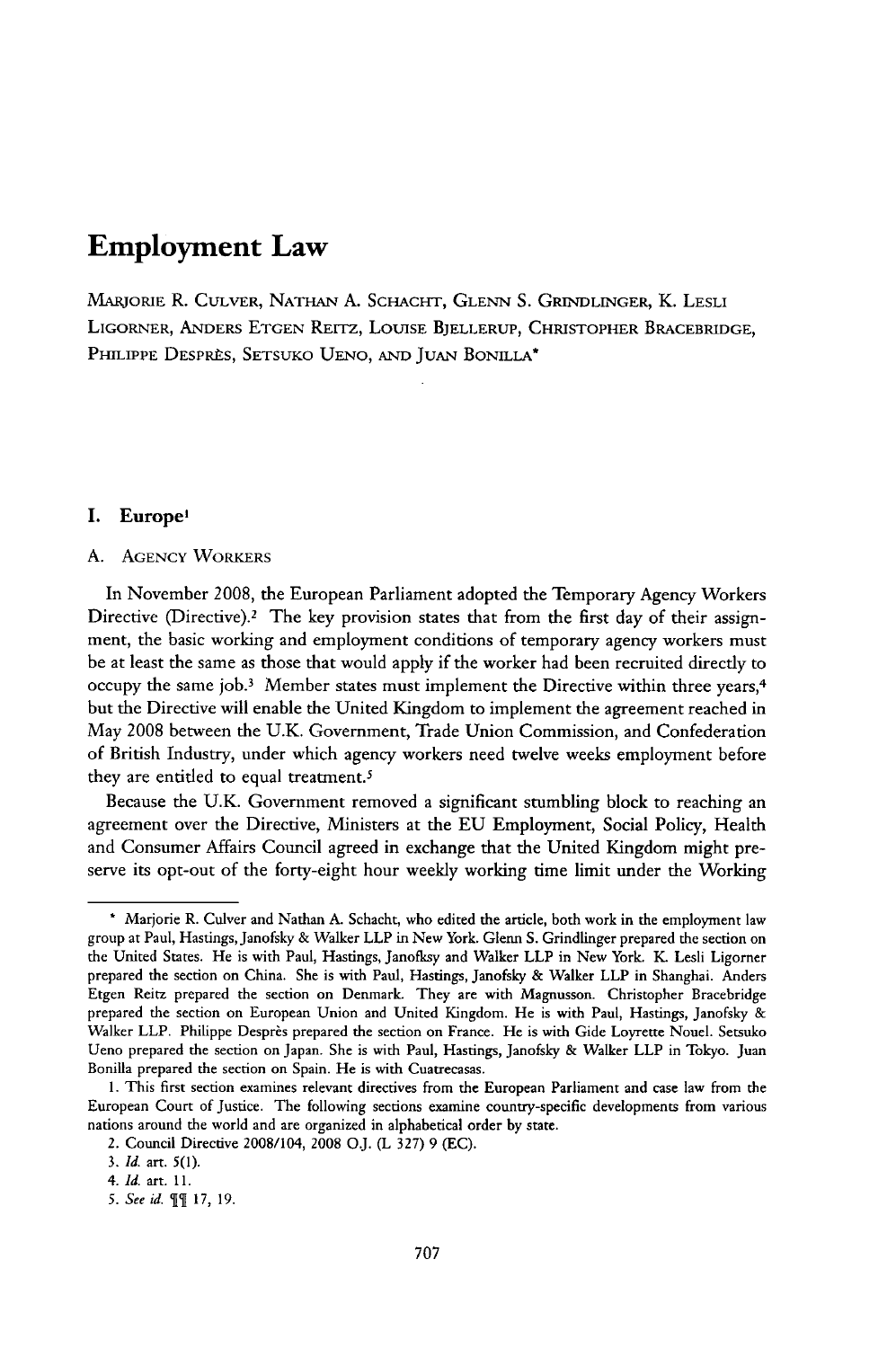Time Directive. This opt-out will be subject to a new overall cap of sixty hours per week,<sup>6</sup> and in the future, no opt-out will be allowed until the employee has been employed for one month or more.<sup>7</sup>

# **B.** AGE DISCRIMINATION

The European Court of Justice (ECJ) delivered its opinion on the Heyday Challenge on March 5, 2009.8 Heyday, an offshoot of the U.K. charity Age Concern, filed an application at the U.K. High Court in July 2006 seeking judicial review of whether the Employment Equality (Age) Regulations 2006 (Age Regulations) give effect to the United Kingdom's obligations under the EU Framework Directive 2000/78.9 The main focus of the Heyday Challenge is the effect of Regulation 30 of the Age Regulations, which provides for the lawful mandatory retirement of employees at age sixty-five.

The U.K. High Court stayed the judicial review proceedings and referred three questions to the European Court of Justice (ECJ) for a preliminary ruling. On March 5, **2009,** the ECJ delivered its judgment in *Incorporated Trustees of National Council on Ageing v. Secretary of State for Business, Enterprise, and Regulatory Reform.*<sup>10</sup> The ECJ held that:

- **"** National rules on retirement are subject to age discrimination law;
- \* There is no requirement for national law to list the types of treatment that may amount to justification; and
- **"** There is no significant difference between the test for justification with regard to direct and indirect discrimination.<sup>11</sup>

Therefore, a national rule permitting employers to dismiss employees aged sixty-five or over for retirement can, in principle, be justified. It is for national courts to determine whether that rule is objectively and reasonably justified by a legitimate aim, such as employment policy or labor market or vocational training objectives, and if the means of achieving that aim are appropriate and necessary.

The U.K. High Court must now apply the ECJ principles and determine whether the U.K. Government correctly implemented the Framework Directive. The outcome of this case will likely not be known until the middle of 2009 at the earliest.

#### **II. Denmark**

A. NON-SOLIcrATION **AND** No-HIRE CLAUSES

The Danish Parliament adopted the Act on Employers' Use of Non-solicitation and No-hire Clauses<sup>12</sup> (Act) in June 2008.

<sup>6.</sup> Council Common Position (EC) No. 23/2008 of *15* Sept. 2008, art. 1(6), 2008 OJ. (C 254) 26, 28. 7. *Id.*

<sup>8.</sup> Case C-388/07, Inc. Trs. **Of** Nat'l Council on Ageing v. Sec'y of State for Bus., Enter. and Regulatory Reform, (March 5, 2009).

<sup>9.</sup> Council Directive 2000/78, 2008 O.J. (L 303) 16 (EC).

<sup>10.</sup> Case C-388/07.

<sup>11.</sup> *Id. 9]* 58-89.

<sup>12.</sup> Law No. 460 of June 17, 2008, Lovtidende A [Danish Gazette] [D.G.], *available at* https://www.rets information.dk/Forms/R0710.aspx?id=120323. The Act was adopted following rulings concerning cases that did not establish absolute certainty with regard to the legal positions of the employees. *See* Danish Maritime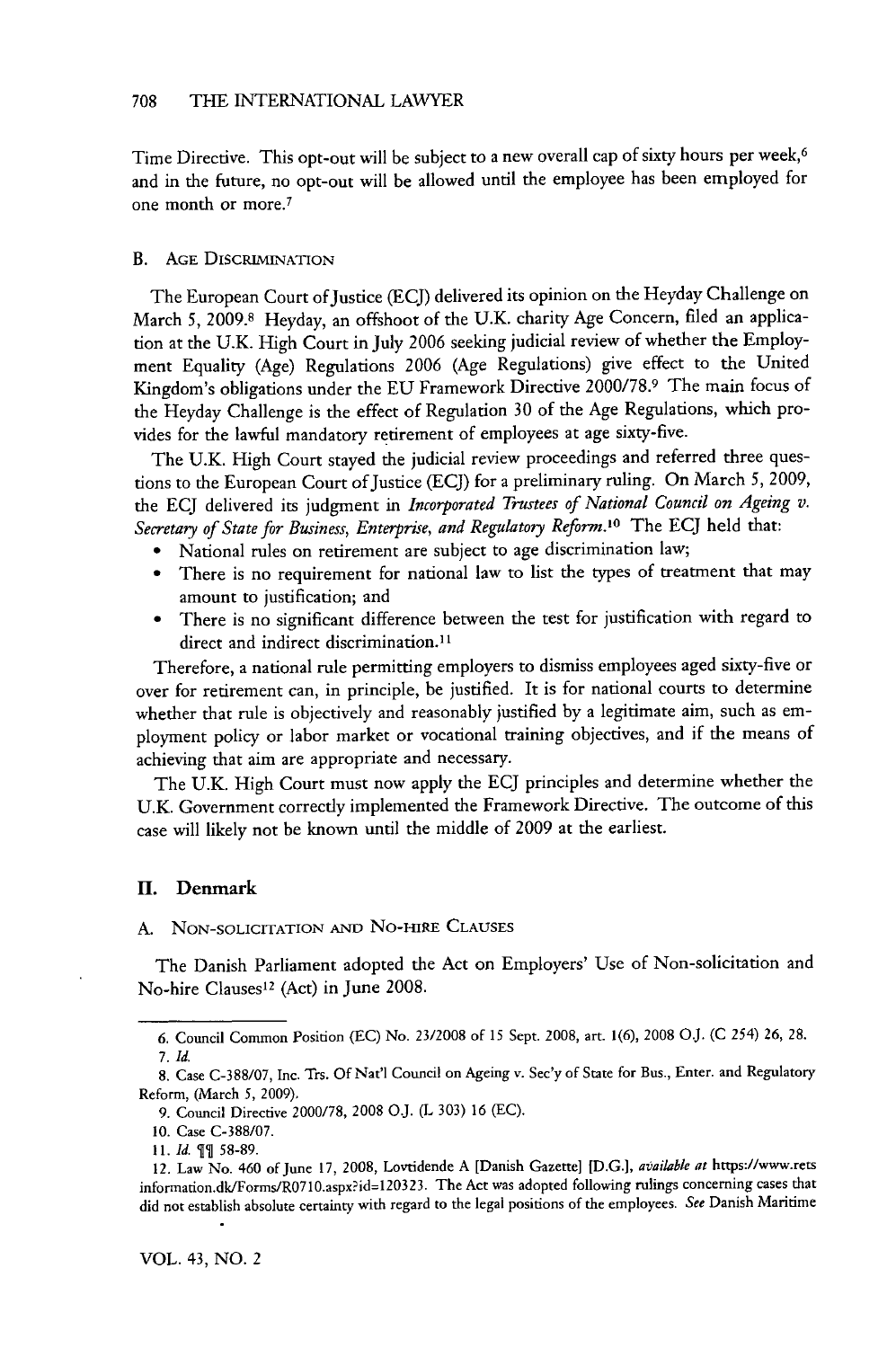The main purpose of the Act is to limit the employers' use of non-solicitation and nohire clauses by prohibiting involuntary non-solicitation or no-hire clauses, and by reducing limitations on the mobility of the labor market in Denmark. Further, the Act establishes the rules that must be complied with when non-solicitation and no-hire clauses are entered into voluntarily.<sup>13</sup>

The Act is applicable to any no-hire clauses entered into by an employer with other companies in order to prevent or limit an employee's possibilities of employment with another company. 14 In addition, the Act is applicable to non-solicitation clauses entered into by an employer with an employee in order to prevent or limit other employees' possibilities of employment with another company.<sup>15</sup>

Pursuant to the Act, non-solicitation and no-hire clauses will only be enforceable against employees if each of the affected employees has agreed upon the clause in question in writing.16 The agreement must contain information regarding how **the** employees' job opportunities will be specifically affected by the clause. 17 Furthermore, the agreement must contain information regarding the employees' right to compensation upon leaving the company at which the clause was agreed upon.<sup>18</sup> Employees are entitled to compensation of at least fifty percent of their salary at the effective date of termination.<sup>19</sup>

There are a few specific exceptions to the Act. These exceptions include temp agencies20 and agreements concerning non-solicitation and no-hire clauses entered into in connection with business transfers.<sup>2</sup>

The Act came into force on July 1, 2008 and applies to non-solicitation and no-hire clauses agreed to from that date forward. But beginningJuly 1, 2009, the law will apply to all non-solicitation and no-hire clauses, including clauses agreed to before July 1, 2008. Finally, if the non-solicitation or no-hire clause is not in accordance with the Act, the clause will not be enforceable against the affected employee.

#### **B.** THE DANISH ACT ON POSTING OF WORKERS

On May 1, 2008, an amendment to the Danish Act on Posting of Workers (Posting Act)<sup>22</sup> came into force.

According to the amended Posting Act, all foreign entities posting employees in Denmark must file the following information with the Danish Commerce and Companies Agency when posting employees in Denmark:

- 20. *Id.* § 2(2).
- 21. *Id.* § 8.

<sup>&</sup>amp; Commercial Court case H-0066-05 28 July 2006; *see also* Marjorie R. Culver et. al., *Developments in Employment Law Around the* World *2007,* 42 INT'L LAw. 669, 670 (2008) (discussing Labor Court case A2005.721 regarding no-hire clauses).

<sup>13.</sup> Law No. 460 **§** 1.

<sup>14.</sup> *Id. § 2.*

*<sup>15.</sup> Id.* 16. *Id.* § 3.

<sup>17.</sup> *Id.*

<sup>18.</sup> *Id.* § 4.

<sup>19.</sup> *Id.*

<sup>22.</sup> *See* Law No. 849 of July 21, **2006,** Lovtidende **A** [Danish Gazettel **[D.G.],** *available at* htups:/wvw.rets information.dk/Forms/R0710.aspx?id=30784, as amended by Law No. **263** of April **23, 2008,** Lovtidende **A** [Danish Gazette] **[D.G.],** *available at,* https://www.retsinformation.dk/Forms/R0710.aspx?id=l **16585.**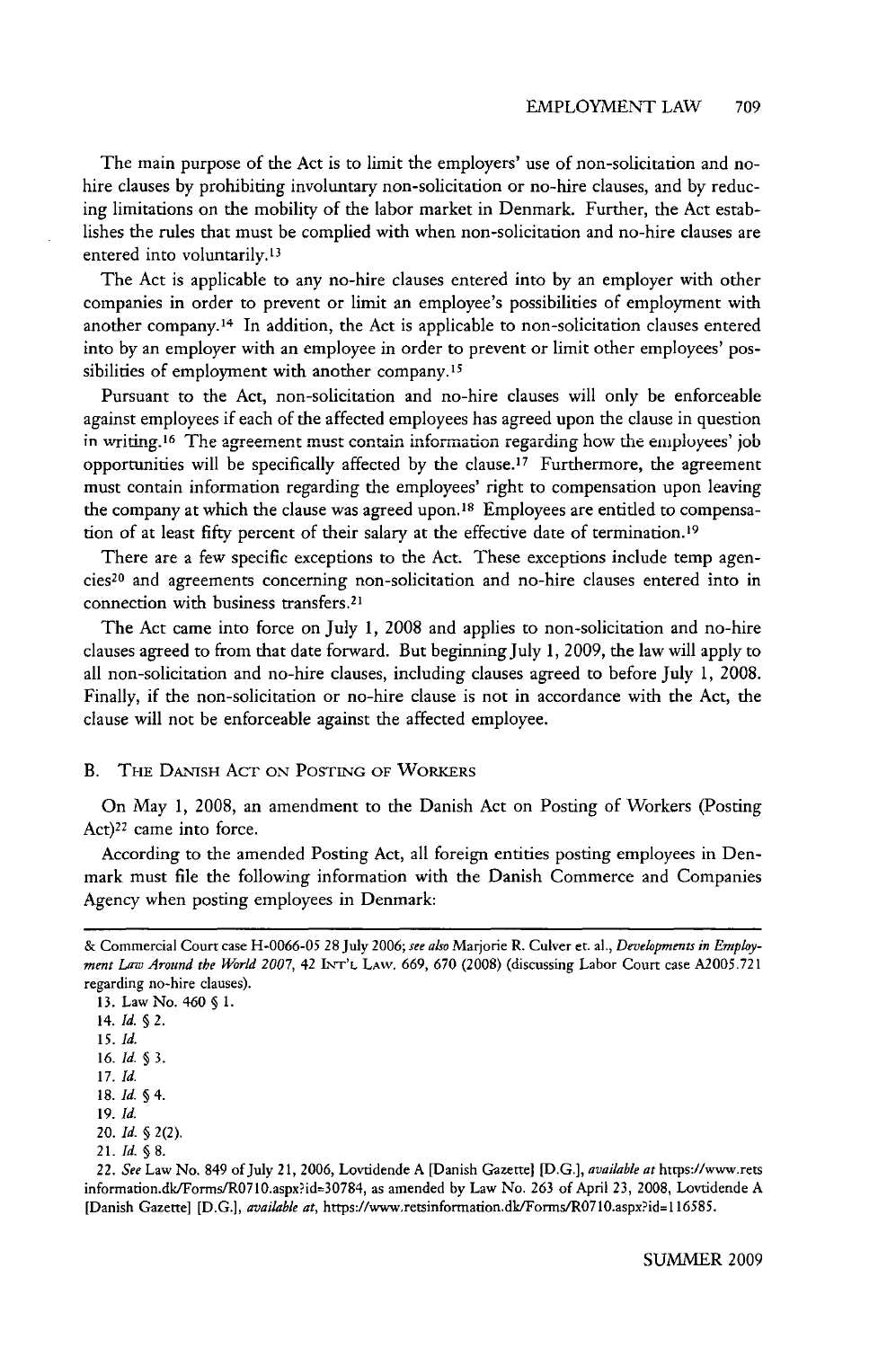#### 710 THE INTERNATIONAL LAWYER

- 1. The name and business address of the foreign entity;
- 2. The date of commencement and finalization of the service rendered;
- 3. The place of delivery of the service;
- 4. A contact person of the foreign entity;
- *5.* The industrial classification code of the foreign entity; and
- 6. The identities of the posted employees and the duration of the posting.<sup>23</sup>

The information must be filed with the Danish Commerce and Companies Agency at the time the work commences. <sup>24</sup>

The register created on the basis of the amended Posting Act will allow Danish authorities to supervise whether foreign entities abide by the relevant Danish laws and regulations. The relevant laws and regulations include those relating to working environment, non-discrimination, and equal pay provisions, among others. Further, the purpose of the register is to enable the parties of the labor market to outline the number and identity of foreign entities posting workers in Denmark and the employees posted by those entities.

Furthermore, a bill concerning the amendment of the Posting Act has been introduced.25 This bill was introduced by the Danish Minister for Employment in October 2008, and the amendment seeks to secure Danish workforce action rights, e.g., the right to strike, as against foreign employers. This amendment will ensure that the workers posted in Denmark receive minimum wages according to the collective agreements in force in Denmark. The proposal was a result of the *Laval* judgment<sup>26</sup> and the following government investigation concerning the matter.

## III. France

# A. MAJOR LEGISLATIVE **REFORMS**

#### *1. Law on Modernization of the Labor Market-Common-Consent Termination*

The implementation of the *loi de modernisation du marche du travail27* has formalized a new type of termination agreement: the common-consent termination agreement *(rupture conventionnelle).* This agreement is meant to be used in situations where the employee and

<sup>23.</sup> Law No. 263,  $\P$  1 (amending Section 5 of the 2006 Posting Act).

<sup>24.</sup> *Id.* (According to Section *5* of the Posting Act, there is a specific exception with regard to the obligation to file information under the Posting Act if the posting of employee relates to delivery or installation of a technical system, and the posting does not last for more than eight days).

<sup>25.</sup> Proposal no. L 36 of 22 October 2008 concerning amendment of the Danish Act on Posting of Workers.

<sup>26.</sup> Case C-341/05, Laval un Partneri Ltd. v. Svenska Byggnadsarbetareförbundet, 2007 E.C.R. I-11767. This judgment from the European Court of Justice concerns Swedish trade unions taking collective action against a Latvian construction company. The dispute was initiated to cause the Latvian enterprise to sign a collective agreement about pay and working conditions for work performed in Sweden. The decision, which sets up certain conditions in connection with industrial action against foreign service providers, has been interpreted as an attack against the right to take industrial action and, consequently, against the Nordic labor market model.

<sup>27.</sup> Law No. 2008-596 of June 25, 2008, Journal Official de la Rtpublique Frangaise **[.0.1** [Official Gazette of France], *available at* http://textes.droit.org/JORF/2008/06/26/0148/0002/. The law implements the January 11, 2008 agreement between the Unions and Government.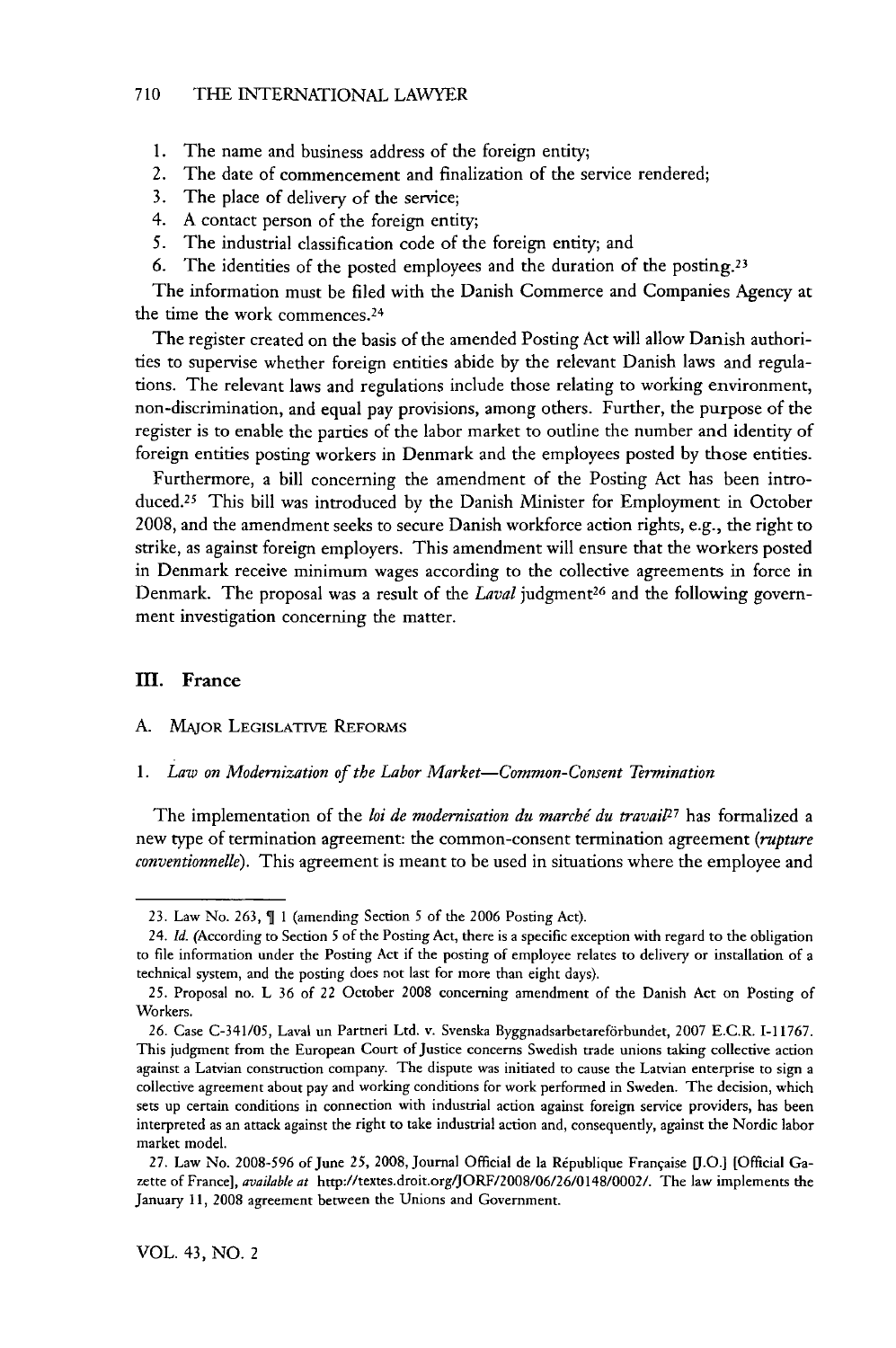the employer wish to end their relationship amicably, thereby guaranteeing the free consent of both parties, particularly that of the employee. The agreement requires:

- At least one meeting between the employer and employee to inform the employee of his or her rights relating to the minimum amount of the termination indemnity and the legal consequences of common-consent termination before the parties sign the agreement;<sup>28</sup>
- **" A** signed common-consent termination agreement, which must specify the amount of the termination indemnity, all other mandatory payments that will be made to the employee as part of the final statement of accounts, and the termination date. Both parties have fifteen calendar days to withdraw from the agreement;<sup>29</sup>
- **"** Homologation of the agreement **by** the Departmental Director of Employment and Vocational Training, who ensures that consent was not given under duress or **by** mistake. 30 The Director has fifteen working days to provide a decision, and failure to **do** *so* within the required time **frame** is deemed an approval of the homologation request. 31 Subsequently, the parties to the agreement have one year to challenge **it.32**

## *2. Law on Social Democracy and Working Time Reform*

As a result of the measures for reform found in the law on trade union representation and working time, loi portant rénovation de la démocratie sociale et réforme du temps de trav*ail,33* companies may renegotiate agreements individually with regard to the amount of allowable overtime hours and working time.34 But the legal working time in France remains set at thirty-five hours a week with a maximum of forty-eight working hours a week, so this reform merely provides some exceptions to the general rule. Notably, companies may set the maximum number of overtime hours to be performed annually by the employees without having to obtain the Labor Inspector's authorization if the overtime quota (220 hours per year) is exceeded. 35 The 218-day legal limit for days that can be worked in a year may also be exceeded, subject to certain requirements. <sup>36</sup>

#### B. **CASE** LAW **DEVELOPMENTS**

### *1. Mobility Clauses: Decisions dated October 14, 2008*

In several decisions dated October 14, **2008,** the French Supreme Court specified the terms and conditions of mobility clauses in employment contracts. In the first case, which has been confirmed by other decisions, the Court asserted that clauses providing that an

**<sup>28.</sup> C.** TRAv. art. **L1237-12 (2008)** (created by Law No. **2008-596);** *see also* Circular Letter **DGT** No. **2008-11** of July 22, **2008,** *available at* http://www.travail.gouv.fr.

**<sup>29.</sup> C.** TRAv. art. **L1237-13.**

**<sup>30.</sup>** *Id.* art. L1237-14.

*<sup>31.</sup> Id.*

**<sup>32.</sup>** *Id.*

<sup>33.</sup> Law No.2008-789 of Aug. 20, 2008, Journal Officiel de la République Française [J.O.] [Official Gazette of France], *available at* http://textes.droit.org/JORF/2008/08/21/0194/0001/. **3 4. C. TRAY. art. L3 12 1-11.**

*<sup>35.</sup> See Id.*

<sup>36.</sup> C. TRAv. art. L3121-45.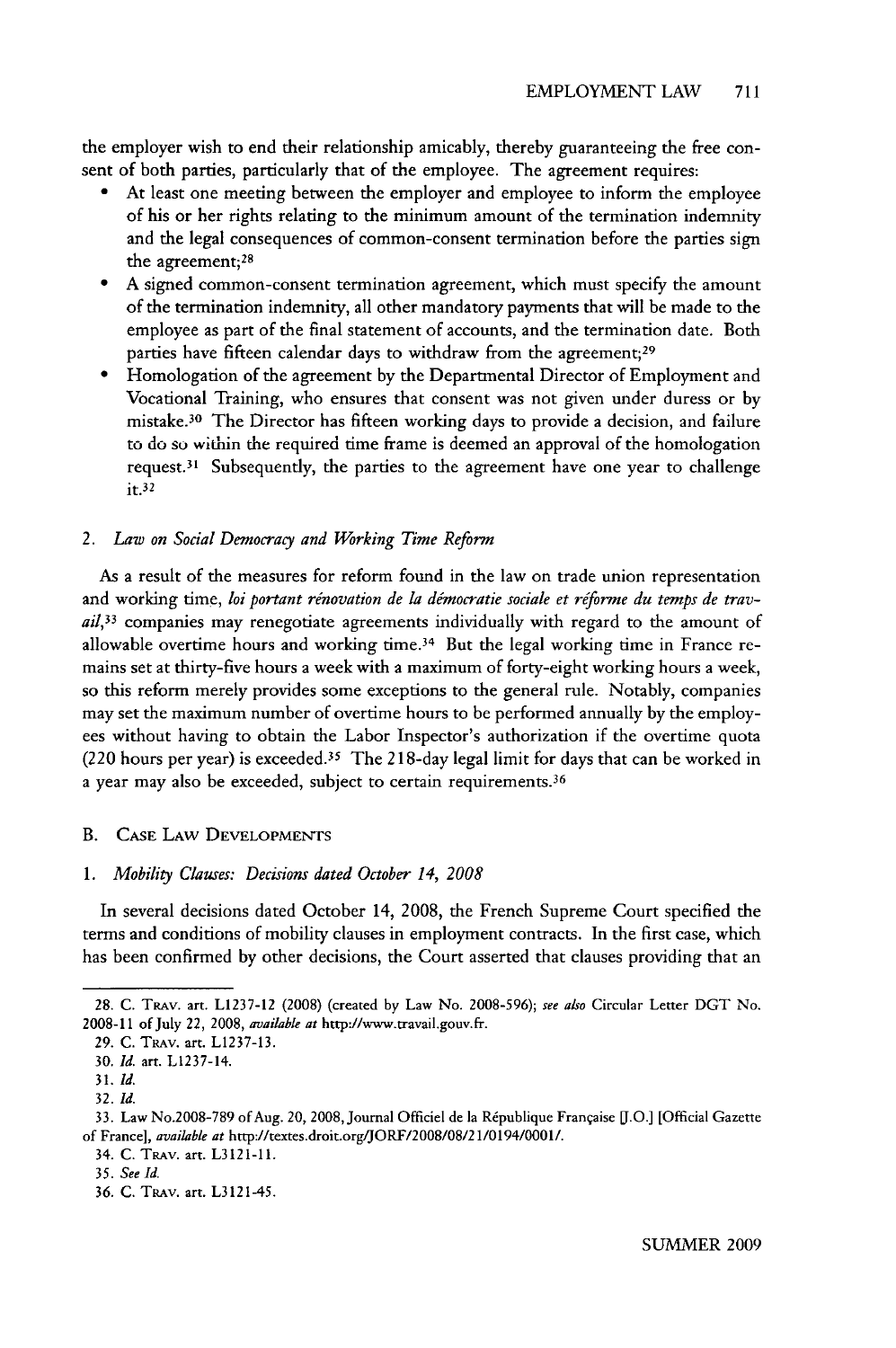employee should change workplace when requested "have to make clear [the relevant] geographical area and cannot allow the employer to unilaterally extend its range."37 That is to say, the clause has to specify the precise boundaries of the area within which the employee can be requested to move. Without this specification, the clause will be inoperative.

The novelty of this case is that at least one of the decisions dated October 14, 2008, refers to the right of the employee to have respect for his or her private and family life. Likewise, based on new Article L. 112 *1-1* of the French Labor Code, the Court stated that it is possible to interfere in an employee's private and family life only if the interference is allowed by the task to be accomplished and commensurate with the goal pursued.<sup>38</sup> Essentially, this judgment reveals a tougher stance towards the construction of mobility clauses in employment contracts.

*2. Determination of the Size of Workforce for Redundancy Benefit Purposes Does Not Require the Inclusion of Headcount Outside of France*

The Employment Division of the French Supreme Court ruled that only employees of a foreign company's French branch are to be taken into account when assessing whether or not the threshold size of fifty workers has been reached, thereby requiring the implementation of a collective redundancy plan.<sup>39</sup> In that case, an Italian bank decided to close its Paris branch due to economic difficulties that made its twenty-eight Paris employees redundant.40 But because the French branch had fewer than fifty employees (the legal threshold for the requirement to implement such a plan), it had not implemented a collective redundancy plan.41 After many appeals in the Paris jurisdiction, the French Supreme Court held that, based on the French Labor Code and the principle of territoriality, only the employees assigned to the employer's activity in France could benefit from French employment and labor laws. <sup>42</sup>

# **IV. Japan**

#### A. LABOR CONTRACT LAW OF 2007

The newly enacted Labor Contract Law (LCL),<sup>43</sup> implemented on March 1, 2008 prescribes the principle rules applicable to a labor contract between employees and em-

<sup>37.</sup> Courdecassation, chambre sociale [Cass. soc.] [highest court of ordinary jurisdiction, labor chamber], Oct. 14, 2008, Bull. civ. 2008, no. 07-46400 (Fr.), Courdecassation, chambre sociale [Cass. soc.] [highest court of ordinary jurisdiction, labor chamber], Oct. 14, 2008, Bull. civ. 2008, no. 07-43071 (Fr.); Courdecassation, chambre sociale [Cass. soc.] [highest court of ordinary jurisdiction, labor chamber], Oct. 14, 2008, Bull. civ. 2008, no. 07-40523 (Fr.); Courdecassation, chambre societale [Cass. soc.] [highest court of ordinary jurisdiction), Oct. 14, 2008, Bull. civ. 2008, no. 07-40092 (Fr.).

<sup>38.</sup> Cass. soc. no. 07-40523.

<sup>39.</sup> *See Courde cassation, chambre sociale [highest court of ordinary jurisdiction, labor chamber], Sept. 23, 2008, no. 07-42862 (Fr.) [BNL v. Syndicat national de la banque et du credit].*

*<sup>40.</sup> Id.*

<sup>41.</sup> *See* C. TRAv. art. L1233-61.

<sup>42.</sup> Cour d'appel [CA] [regional court of appeal] Paris, 18th ch., Jan. *25,* 2007, J.C.P. 2007, No. S 04/ 03770.

<sup>43.</sup> R6d6 Keiyakuh6 [Labor Contract Law], Law No. 128 of 2007 (Japan).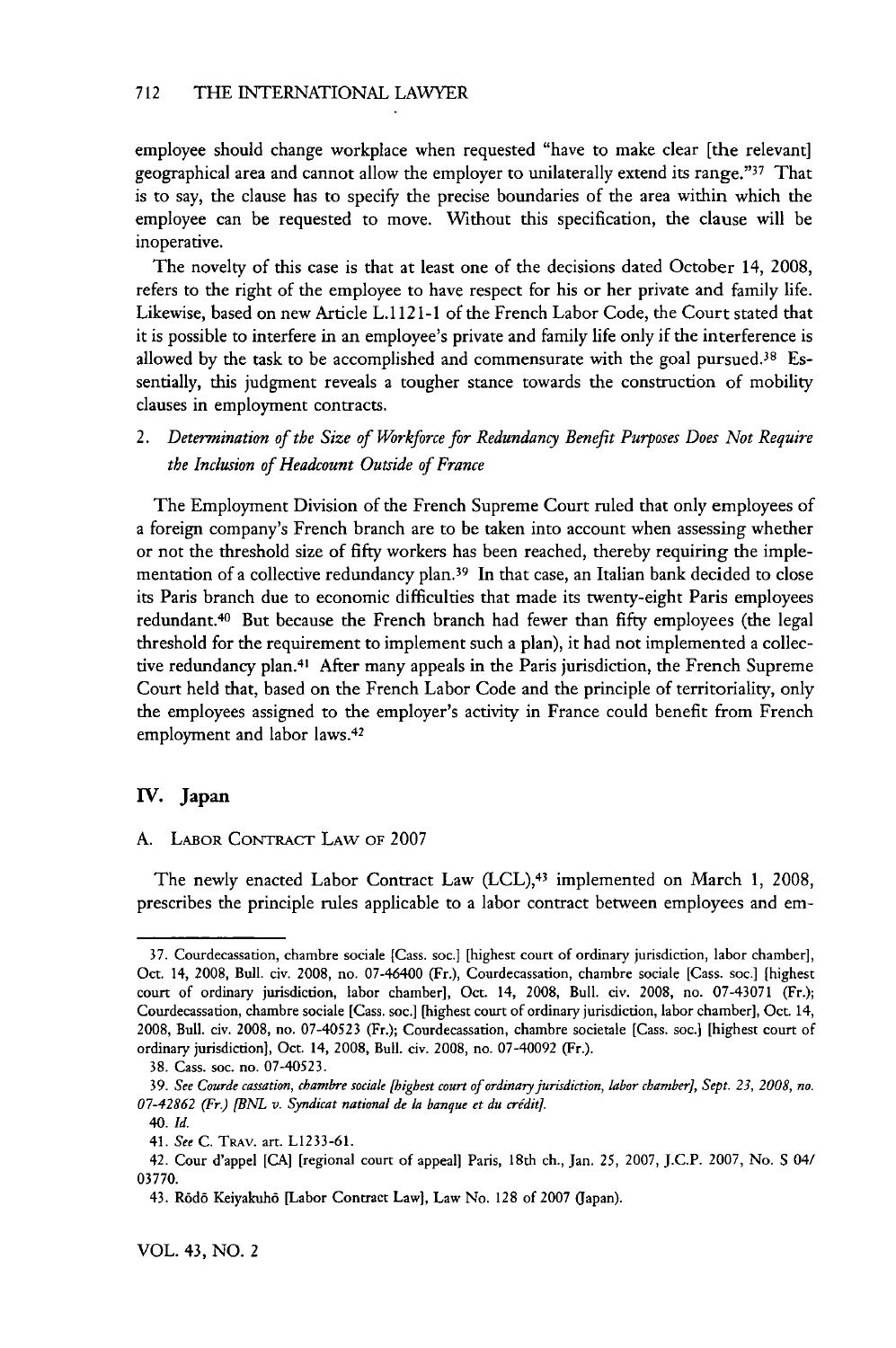ployers.44 The LCL, consisting of nineteen articles, confirms the rules established by court precedents, including the abuse of employers' rights doctrine in secondments, disciplinary actions, and dismissal cases.<sup>45</sup> In addition, the LCL clarifies the requirement of reasonableness when an employer modifies the work rules, thereby unfavorably changing the working conditions of its employees. Essentially, employers may unfavorably modify the work rules that apply to employees if: (1) the employer notifies the employees of the modified work rules, and (2) the modification is reasonable. In determining reasonableness, the following factors must be taken into consideration: (1) the adverse impact on employees, (2) the necessity of the changes in working conditions, (3) the reasonableness of the work rules after modification, and (4) the circumstances of discussions with labor unions or employees. <sup>46</sup>

Because the LCL basically codified already established rules, the impact of this new law has not been significant to date.

# B. **ACT ON** IMPROVEMENT, **ETC.** OF EMPLOYMENT **MANAGEMENT** FOR PART-TIME **WORKERS**

The Amended Act on Improvement, etc. of Employment Management for Part-Time Workers (Amended Act) became effective on April 1, 2008, and strengthened the status of part-time workers. 47 Under the Amended Act, employers are prohibited from discriminating against part-time workers, as these workers now are considered equivalent to regular employees. 48 In addition, the Amended Act imposes several obligations on employers, including the obligation to calculate wages for part-time workers with wages of regular employees in mind and to consider factors like job descriptions, performance, motivation, capability, and experience. 49 But most of these obligations remain at the level of "obligation to exert effort," and are not legally required obligations. 50 Thus, the impact of this Amended Act should be carefully watched for further amendment.

#### *C. McDonald's* Case

On January 28, 2008, the Tokyo District Court ruled that a *tencho* employee of a Mc-Donald's franchise should not have been classified as an employee in a managerial and supervisory position-a manager, *Kanri Kantokusha* in Japanese-and therefore should not have been exempted from overtime  $pay<sup>51</sup>$  for the purposes of Japanese labor law. The

<sup>44.</sup> *Id.* art. 19. The LCL is not applicable to goverrnental officials or labor contracts between an employer and an employee when the employee is a relative living with the employer.

<sup>45.</sup> Article 18-2 of the Labor Standards Law that regulates this principle was deleted and moved to Article 16 of the LCL.

<sup>46.</sup> Labor Contract Law, art. 10. These factors are recognized by several court decisions. *See,* e.g., Murose v. Michinoku Ginko, 54-7 Minshu 2075 (Sup. Ct., Sept. 7, 2000); Sato v. Dai shi Ginko, 51-2 Minshu 705 (Sup. Ct., Feb. 28, 1997).

<sup>47.</sup> Law Concerning the Improvement of Employment Management, Etc. of Part-Time Workers, Law No. 76 1993 (Japan), *translated at* http://ww.jiwe.or.jp/english/law/law3\_1\_1.html.

<sup>48.</sup> *Id.* art. 8.

<sup>49.</sup> *Id.* art 9. Article 9 also regulates the obligation to exert effort.

*<sup>50.</sup> Id.* arts. 3, 7, 9.

<sup>51.</sup> Overtime includes work on holidays.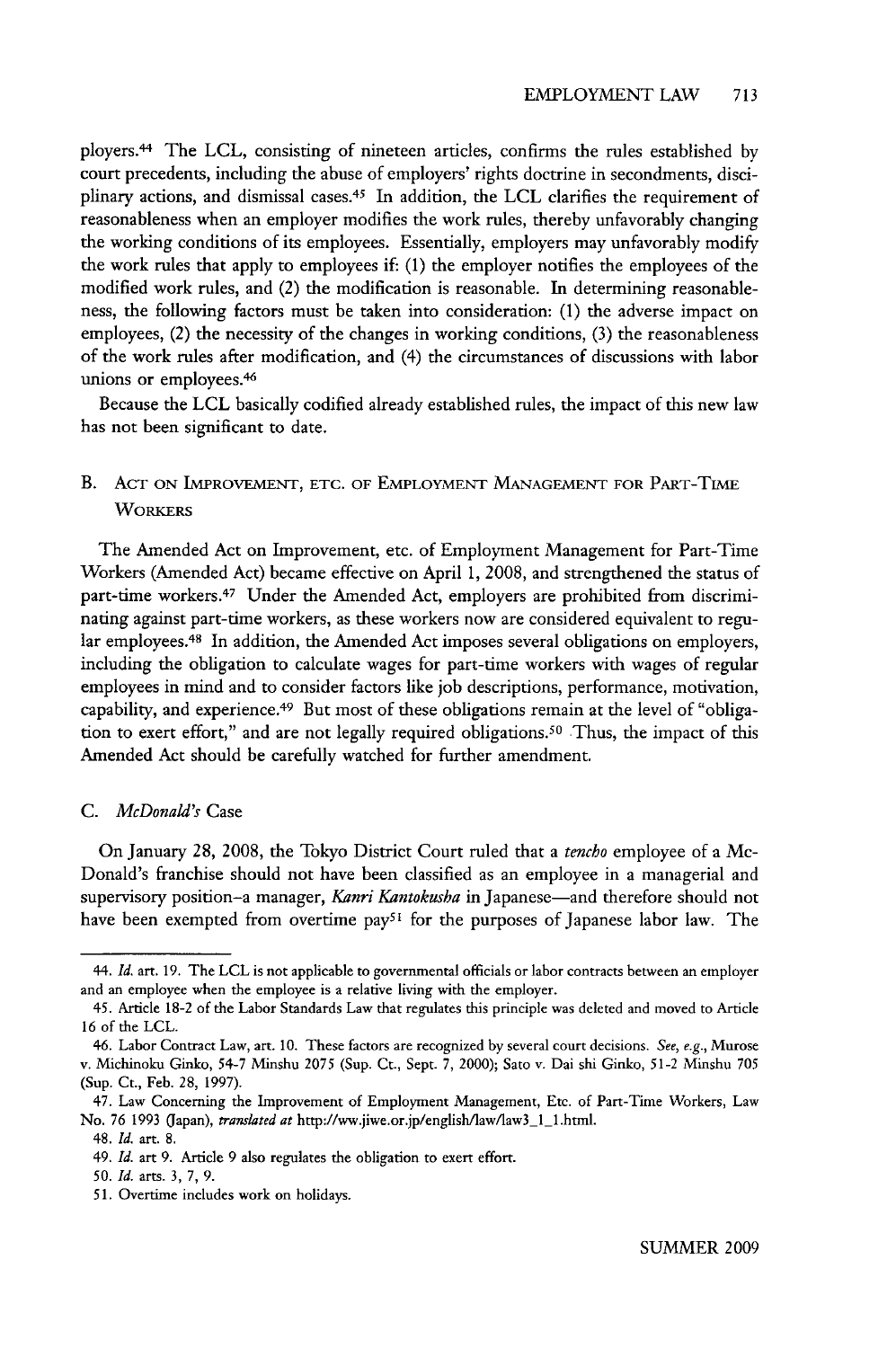court awarded the manager a total of seven million yen<sup>52</sup> in compensation.<sup>53</sup> This decision was widely publicized in the media as a red flag for employers.

Generally, to be classified as a manager, the employee: **(1)** should be involved in control or decision-making of important business operations of the company, including personnel management; (2) should have the discretion to decide his or her own working schedule; and (3) should receive a reasonable and suitable salary and other compensation. 54 But it is reported that in many companies, employees without such power and authority are classified as "managers" and are exempted from overtime pay. To improve this situation, the Ministry of Health, Labor, and Welfare of Japan (MHLW) issued directives and questions and answers concerning the proper classification of *tencho* employees as managers. <sup>55</sup>

# V. People's Republic of China

**A.** THE IMPLEMENTING REGULATIONS TO THE RULES **ON** EMPLOYEES' ANNUAL LEAVE

On September 18, 2008, the Implementing Regulations to the Rules on Employees' Annual Leave (Annual Leave Regulations) were issued. They clarify some of the issues left open in the Rules on Employees' Annual Leave (Rules). 56 According to the Rules, an employee is entitled to five days of annual leave if his or her total years in the workforce, or working years, is greater than one and less than ten years; ten days for ten to twenty years; and fifteen days for twenty years or more.<sup>57</sup> The Annual Leave Regulations clarify that working years means the employee's service years with all employers, including military service.<sup>58</sup>

The Rules state that if an employer cannot provide the statutorily required annual leave to the employee, and the employee consents, the employer must pay the employee compensation at the rate of 300 percent of the employee's regular salary in lieu of the unused leave.59 The Annual Leave Regulations explain that the 300% includes the regular daily salary, and as such, the employer must only pay an additional 200% for unused annual leave. But if an employer allows the employee to take annual leave, and the employee requests in writing not to take annual leave, the employer does not need to compensate the employee for the unused annual leave.<sup>60</sup>

**<sup>52.</sup>** This amount consists of five million yen in unpaid overtime pay and an additional statutory payment of two million yen.

*<sup>53.</sup>* Charles Weathers, *Overtime Activits Take on Corporate Titans: Toyota, McDonald's, and Japan's Work Hour Controversy,* LABOR **NET,** Mar. 20, 2009, http://labomet.org/cgi-bin/ib/cgi-bin/ib.cgi?action=read&id=298

*<sup>54.</sup>* KAzuo **SUGENO, JAPANESE EMPLOYMENT AND** LABOR LAW 262 (Leo Kanowitz trans., Carolina Academic Press 8th ed. 2008) (1992).

*<sup>55.</sup>* Ki-Hatsu 0401001, April 1, 2008; Ki-Hatsu 0909001, September 9, 2008.

<sup>56.</sup> Implementation Measures for Paid Annual Leave for Employees of Enterprises (promulgated by the Ministry of Human Res. and Soc. Sec., Sept. 18, 2008, effective Sept. 18, 2008) (P.R.C.) [hereinafter Annual Leave Regulations].

<sup>57.</sup> Regulation on Paid Annual Leave for Employees (promulgated by State Council, Dec. 14, 2007, effective Jan. 1, 2008), § 3 (P.R.C.) [hereinafter Rules].

*<sup>58.</sup> See* Annual Leave Regulations, *supra* note 56, § 4.

*<sup>59.</sup> See* Rules, *supra* note *57,* § 5.

<sup>60.</sup> *See* Annual Leave Regulations, *supra* note *56,* § 10.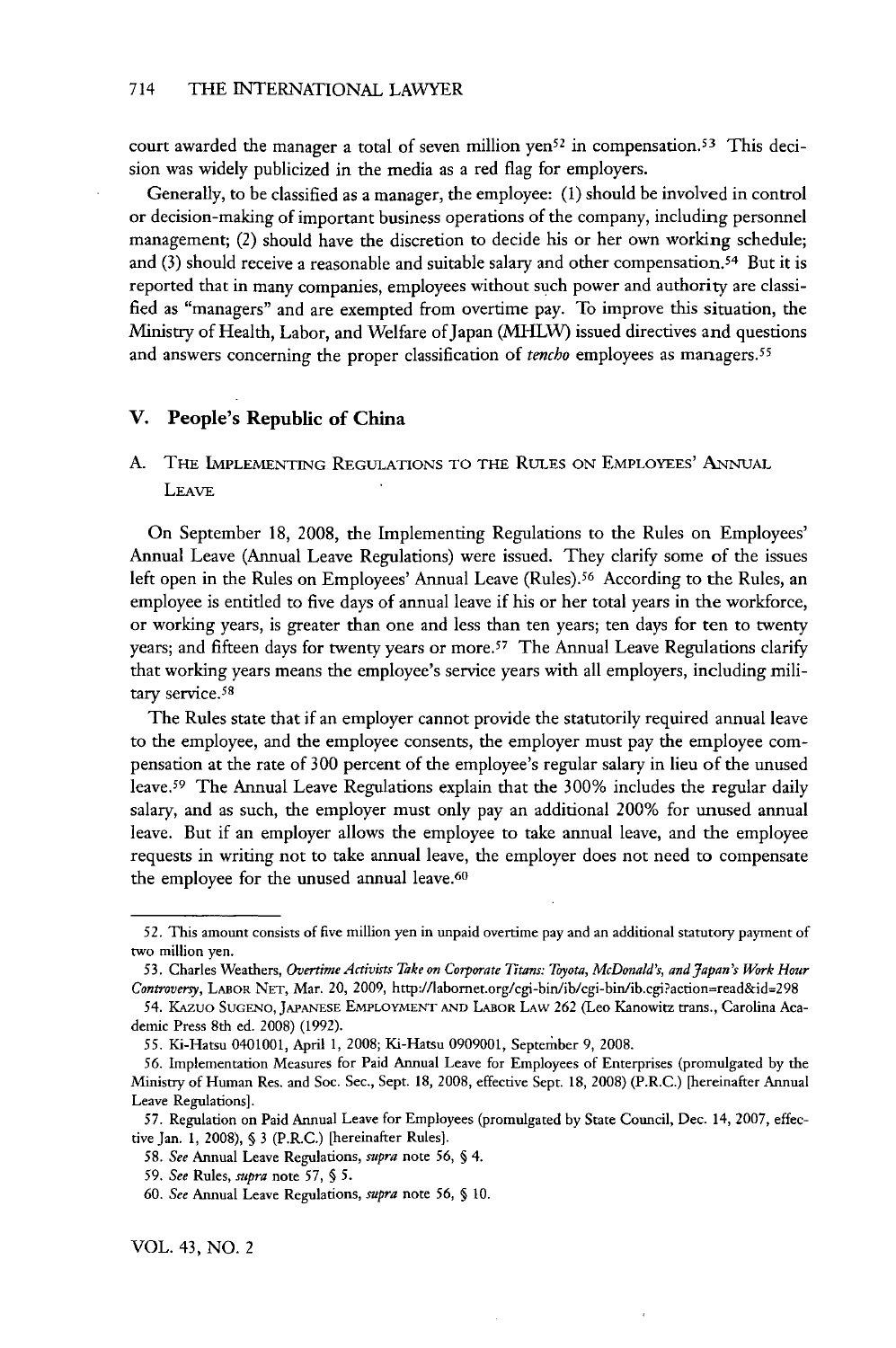The Annual Leave Regulations also entitle a new hire to annual leave on a pro-rata basis.61 Moreover, an employer must pay an employee for any unused annual leave upon termination or the non-renewal of an employment contract. But if an employee has exceeded his or her allotment of statutory annual leave, the employer may not recoup the excess amount from the employee.<sup>62</sup>

#### B. LABOR DIsPuTE **MEDIATION AND** ARBITRATION LAW

On May 1, 2008, the Labor Dispute Mediation and Arbitration Law of the PRC63 (Arbitration Law) was promulgated. It sets forth new guidelines concerning mediation, arbitration, and adjudication of labor disputes. The Arbitration Law provides rules that apply to most employment-related claims, including claims regarding wages, severance, social insurance, termination, leave, training, safety, and performance or modification of an employment contract. It does not cover claims concerning sexual harassment or discrimination.

The Arbitration Law places stricter requirements on the hiring of arbitrators, stating that arbitrators must have "a reputation of impartiality and integrity" and possess some experience in law, legal research, or labor and employment.<sup>64</sup> The Arbitration Law also requires that the hearings be recorded in writing, allows for the use of expert witnesses, and provides the right to conduct examination and submit closing arguments.<sup>65</sup> The parties also may engage counsel or a person to represent them.<sup>66</sup>

Further, the Arbitration Law extends the statute of limitations for filing a claim from sixty days to one year from the time the party knew or should have known of the injury or infringement of rights, 67 while the arbitrator will generally only have forty-five days from the receipt of the arbitration application to issue an award.<sup>68</sup> In addition, the Arbitration Law states that the government will pay for the costs of the arbitration, allowing parties to file for arbitration free of charge.<sup>69</sup>

The Arbitration Law limits an employer's right to appeal an arbitration award and provides that awards are final and binding unless: (1) the dispute involves a claim for wages, medical expenses for a workplace injury, severance, or compensation, which amounts to less than or equal to twelve times the local monthly minimum wage; or (2) the dispute involves the implementation of the state's labor standards concerning working hours, rest and leaves, or social insurance.70 In contrast, employees have the right to appeal the award within fifteen days of receipt of the award.<sup>71</sup>

**71.** *Id.* §48.

**<sup>61.</sup>** *Id. §* **11.**

<sup>62.</sup> *Id. §* 12.

**<sup>63.</sup>** Law of People's Republic of China on Labor Dispute Mediation and Arbitration (promulgated by Standing Comm. of Tenth Nat'l People's Cong., Dec. 29, 2007, effective May 1, 2008) (P.R.C.), *translated in* **CHINA** LAW & PRAC. 2430, Dec. 29, 2007.

<sup>64.</sup> *Id. § 20.*

*<sup>65.</sup> Id.* **§§ 37-38,** 40.

*<sup>66.</sup> Id.* **§** 24.

**<sup>67.</sup>** *Id.* **§ 27.**

**<sup>68.</sup>** *Id. §* 43.

**<sup>69.</sup>** *Id. §* **53.**

**<sup>70.</sup>** *Id.* **§ 47.**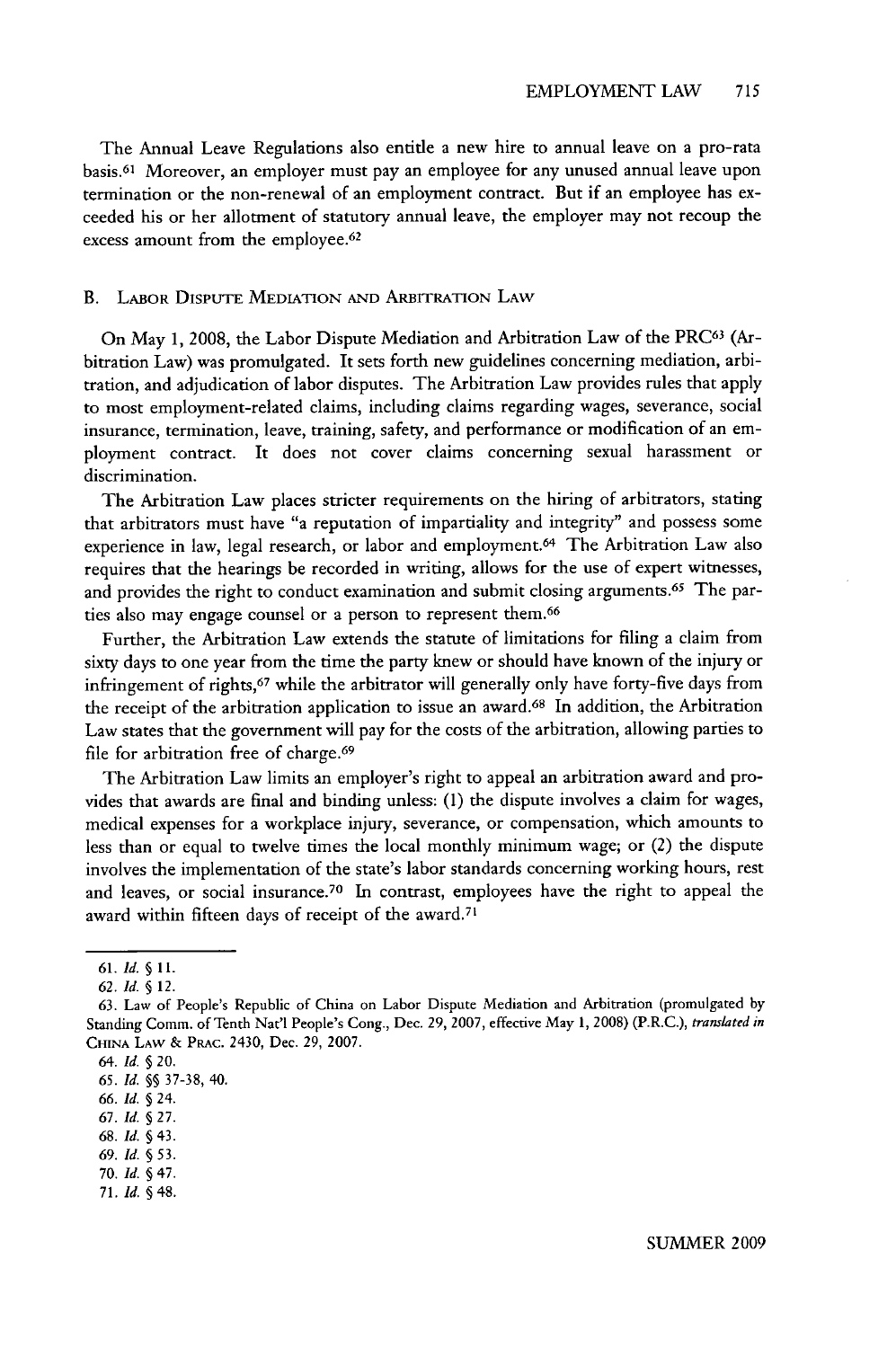#### C. THE IMPLEMENTING REGULATIONS OF THE EMPLOYMENT CONTRACTs LAW

On September 18, 2008, the Implementing Regulations of the Employment Contracts Law of the PRC (Implementing Regulations) took effect.72 The Implementing Regulations aim to clarify some of the more vague or ambiguous sections of the Employment Contracts Law (ECL), which was implemented on January 1, **2008.<sup>7</sup> <sup>3</sup>**

The ECL aims to impose written employment contracts on the majority of employment relationships. The Implementing Regulations clarify the penalties for an employer's failure to execute a written contract with an employee. The ECL provides that if an employer fails to execute a written employment contract with an employee within thirty days of the commencement of employment, the employer must pay the employee double wages for the length of time the employee worked without a contract.<sup>74</sup> The Implementing Regulations clarify that the first month of employment is a grace period and that the double wages penalty does not apply until the first day of the employee's second month of employment.<sup>75</sup>

Moreover, the ECL states that an employer must enter into an open-ended employment contract with an employee once the employee completes ten continuous years of service with the employer.<sup>76</sup> The Implementing Regulations clarify that an employer must consider the employee's service years served before the implementation of the ECL when determining continuous service.<sup>77</sup>

According to the ECL, an employer may enter into a training agreement with an employee, thereby binding the employee to a set amount of service years, in exchange for the employer paying for the costs of the professional and technical training.<sup>78</sup> The Implementing Regulations explain that any expenses directly arising from the training, such as travel to and from the training, are considered part of the training costs. 79 Thus, an employer should be entitled to recoup these additional costs if an employee resigns before he or she completes the agreed upon service years. The Implementing Regulations also clarify that an employment contract automatically renews if the contract is set to expire before completion of the agreed upon service period.<sup>80</sup>

PRC law requires employers to pay severance when an employment contract expires and is not renewed or when an employment contract terminates prematurely.81 The ECL requires severance to be calculated based on the employee's tenure and the employee's average monthly salary for the preceding twelve months, capping the average monthly salary at three times the average monthly salary of employees in the city where the em-

<sup>72.</sup> Regulation on Implementation of Employment Contract Law of People's Republic of China (promulgated by State Council, Sept. 13, 2008, effective Sept. 18, 2008), *translated in* CHINA LAW & PRAc. 2200 (Sept. 19, 2008) [hereinafter Implementing Regulations].

<sup>73.</sup> Labor Contract Law of People's Republic of China (promulgated by Standing Comm. of Tenth Nat'l People's Cong., Jun. 29, 2007, effective Jan. **1,** 2008), *translated in* CHINA LAW & PRAc. 2200 (June 29, 2007) [hereinafter ECL].

<sup>74.</sup> *Id. §* 82.

<sup>75.</sup> *See* Implementing Regulations, *supra* note 72, § 6.

<sup>76.</sup> *See* ECL, *supra* note 73, § 14.

<sup>77.</sup> *See* Implementing Regulations, *supra* note 72, § 9.

<sup>78.</sup> *See* ECL, *supra* note 73, § 22.

<sup>79.</sup> *See* Implementing Regulations, *supra* note 72, § 16.

**<sup>80.</sup>** *Id.* § **17.**

**<sup>81.</sup>** *See* **ECL,** *supra* note **73,** §§ 44, 46.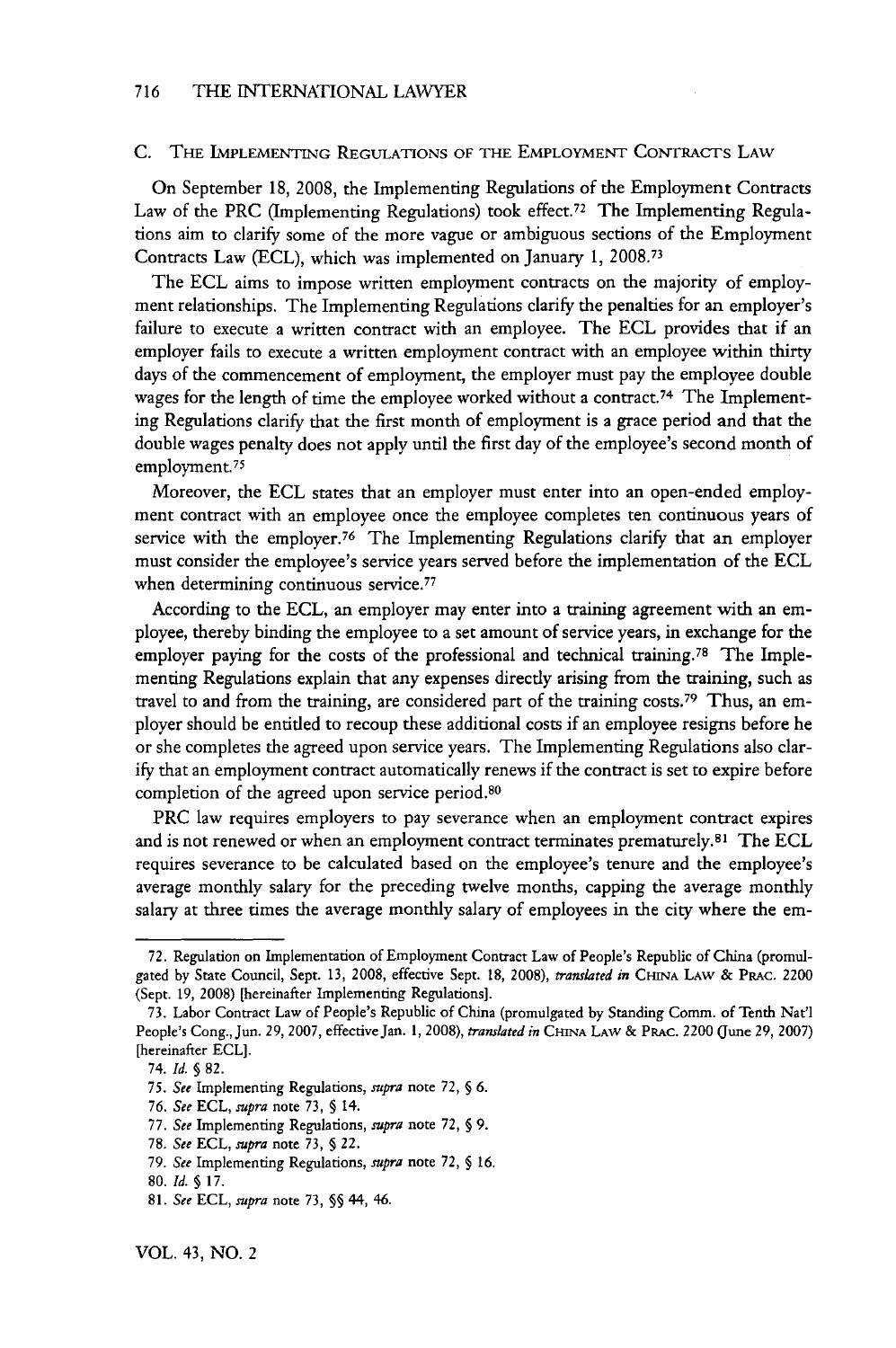ployer is located who have completed twelve years of service.<sup>82</sup> The Implementing Regulations explain that in calculating the average monthly salary, employers must include all cash income payable to the employee during the past twelve months, including bonuses, commissions, allowances, and subsidies.<sup>83</sup>

In sum, employment laws in China continue to change and evolve, and employers need to remain abreast of the myriad and frequent changes in this area of the law.

# **VI.** Spain

**A.** NEW LEGISLATION ON INFORMATION *AND* CONSULTATION RIGHTS OF EMPLOYEES' REPRESENTATIVES

The new legislation on information and consultation rights of the legal representatives of employees has been changed since law 38/2007 entered into force on November 16, 2007.84 The new law implemented Directive 2002/14/EC,85 and the main changes have been included in clauses 64 and 65 of the Workers' Statute. The changes extend the scope of information and consultation rights of legal representatives and set forth new information and consultation obligations for the employer. The legislation also includes a new right for the employer potentially to exclude highly confidential company information, that cannot be disclosed at a preliminary stage, from the scope of the information and consultation rights of the employee's representatives. Information and consultation rights are defined below.

- **"** Right to information: legal representatives have the right to be informed of the company's economic information as well as non-discrimination policies and procedures that have been implemented to provide equal treatment for employees. The information must be sufficient enough for legal representatives to draft a report when employment law requires it, especially in cases where decisions taken by the employer lead to changes in work organization or in contractual relations.<sup>86</sup>
- \* Consultation obligations: requires a minimum consultation period with legal representatives during which the employer's final implemented decision must be justified after examining (if relevant) the report drafted by legal representatives, which expresses the representatives' opinion regarding the specified measure.<sup>87</sup> This consulting system should be followed, particularly in cases where the employer's actions might entail changes in work organization or in contractual relations. <sup>88</sup>
- Potential exception to information and consultation obligations: the employer may exclude the obligation to give information to legal representatives when such information is industrial, financial, or commercial in nature and when disclosure of such

<sup>82.</sup> *Id. §* 47.

<sup>83.</sup> *See* Implementing Regulations, *supra* note 72, § 27.

<sup>84.</sup> Amending Law of the State Statute of Workers (B.O.E. 2007, 38/2007).

<sup>85.</sup> Council Directive 2002/14, 2002 OJ. (L 80) 29, 29-34 (EC).

<sup>86.</sup> *See* Worker's Statute (B.O.E. 2002, 1/1995), *amended by* Amending Law of the State Statute of Workers (B.O.E. 2007, 38/2007).

<sup>87.</sup> *Id.* art. 64(6).

<sup>88.</sup> *Id.* art. 64(5).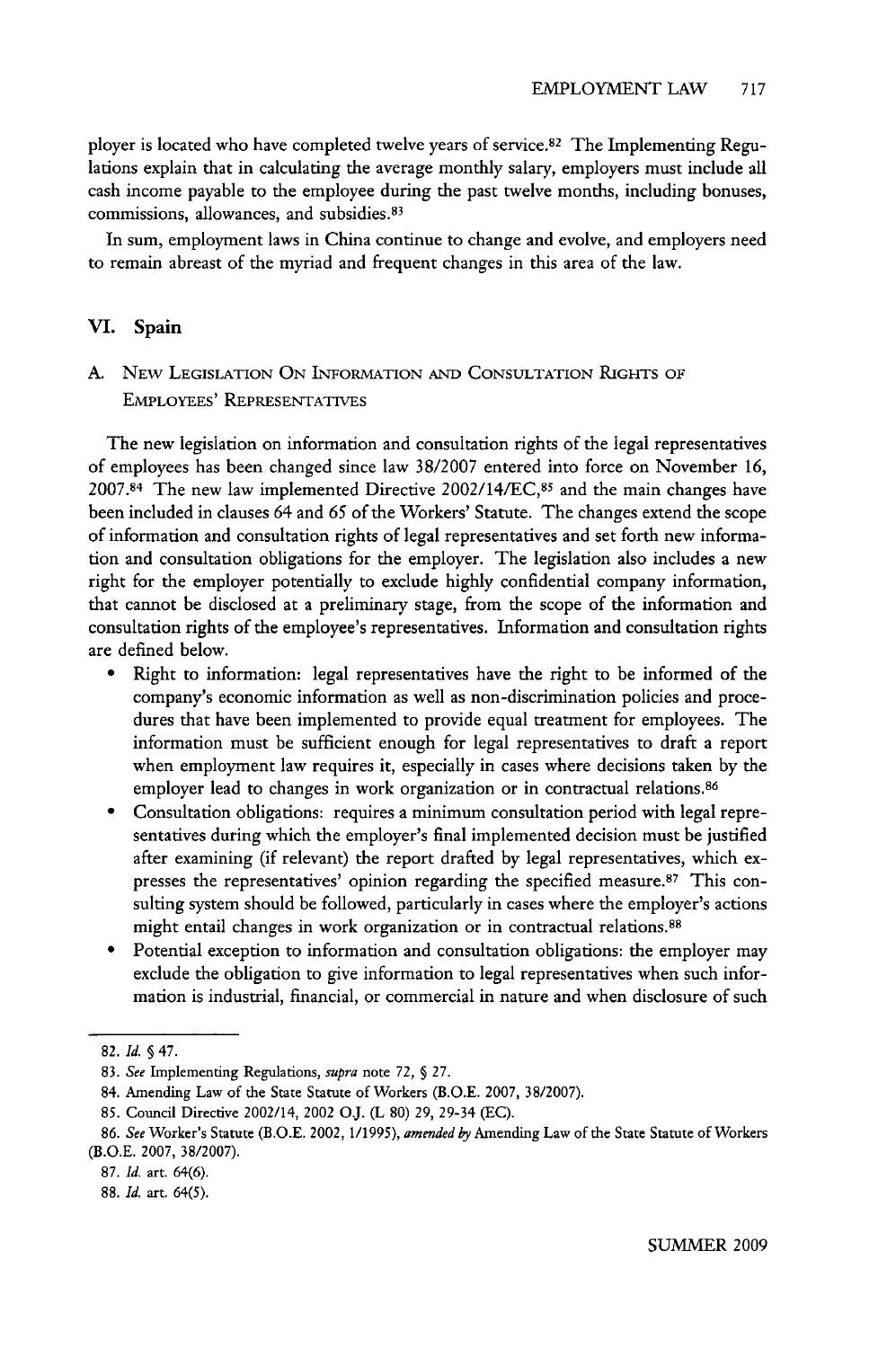#### 718 THE INTERNATIONAL LAWYER

information might compromise the proper working system of the company or might produce economic damage.<sup>89</sup>

B. **NEW CASE** LAW **ON** COMPULSORY RETIREMENT **ESTABLISHED IN COLLECTIVE** BARGAINING **AGREEMENTS**

The European Court of Justice has upheld a Spanish preliminary ruling regarding the validity of compulsory retirement clauses in collective agreements. In its first case dealing with age discrimination, the ECJ agreed that compulsory retirement clauses might be enforced if there is a legitimate justification, e.g., reduction of unemployment levels, and if the person to retire is entitled to obtain public retirement benefits immediately after the compulsory retirement.90 Therefore, compulsory retirement is valid in Spain if the collective agreement provides for a compulsory retirement age and if the person reaching that retirement age has access to public retirement benefits.

**C.** CASE LAW **ON** PAYMENT OF **BONUSES WHEN** METRICS ARE **NOT** SPECIFIED **IN** THE EMPLOYMENT **CONTRACT**

The Spanish Supreme Court has established, in recent case law, the principles that apply to the payment of bonuses when the contract of employment only provides for the possibility to receive a bonus without specifying the exact metrics, elements, or targets and instead states that such metrics, elements, or targets will be determined in the future. <sup>91</sup>

According to this case law, the fact that the employer has not set out the metrics, elements, or targets for the payment of a bonus cannot prevent the employee from receiving a bonus because the payment of the bonus would be left at the complete discretion of the employer, but the employer cannot simply decide not to apply any metrics, elements, or targets at all. In the case reviewed by the Spanish Supreme Court, the employee was awarded a bonus by the Court in line with the amount of bonuses paid in previous years.

D. NEW CASE LAW ON CALCULATION OF SEVERANCE PAYMENTS IN THE EVENT OF EXERCISE OF STOCK **OPTIONS**

The Spanish Supreme Court has again considered the nature of stock options and their impact on the calculation of severance payments upon termination of employment.<sup>92</sup> In this sense, the court stated that stock options are deemed to be salary on the exercise date, with the salary amount constituting the difference between the fair market value of the shares on the exercise date and the exercise price.

The court also ruled that for the calculation of severance payments due upon unfair termination or termination without cause, the profit obtained by the employee as a result of exercising stock options is applied in the year prior to the termination.<sup>93</sup> But the full

<sup>89.</sup> *Id.* art. 65(4).

**<sup>90.</sup>** See Case C-411-05, Palacios de la Villa v. Cortefiel Servicios SA, 2008 E.C.J. CELEX LEXIS 411 (Oct. 16, 2007).

<sup>91.</sup> *See* STS, Nov. 14, 2007 (R.G.D. 616/2007).

<sup>92.</sup> *See* STS, June 3, 2008 (R.G.D. 2532/2006).

<sup>93.</sup> *Id.*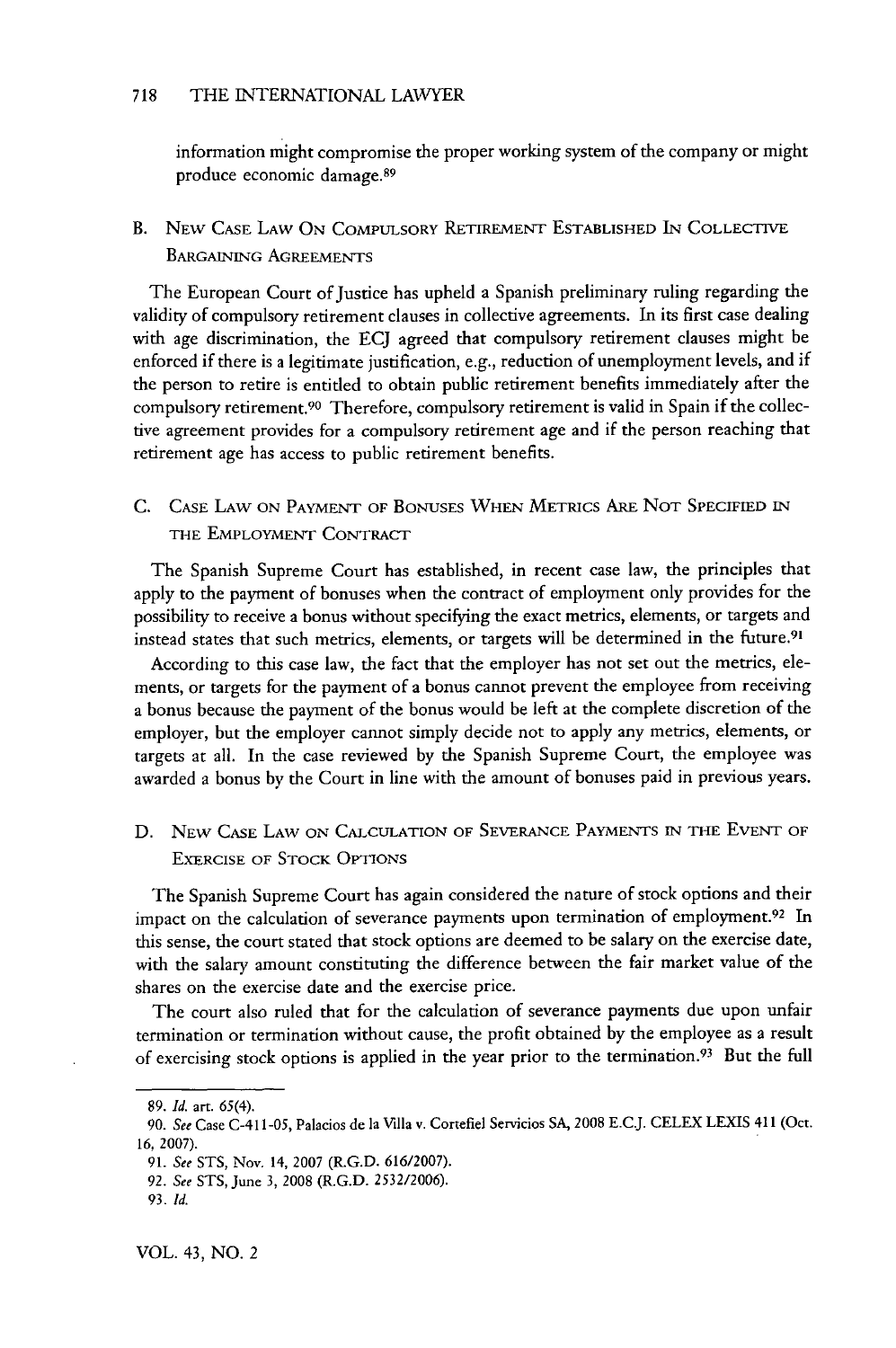profit obtained within that one-year period is not to be considered for the calculation base. Only a pro-rata portion of such profit, depending on the entire period the stock options actually rewarded, is to be considered for that purpose.<sup>94</sup>

## VI. United Kingdom

### **A. LEGISLATIVE** CHANGES

#### *1. Family Friendly Legislation*

Changes to statutory maternity and adoption leave took effect on October 5, 2008, under the Maternity and Parental Leave and the Paternity and Adoption Leave (Amendment) Regulations of 2008.<sup>95</sup> Employees who are due to give birth or adopt on or after October 5, 2008, now have the right to the same terms and conditions during additional maternity leave (AML) and additional adoption leave (AAL) as employees currently enjoy during ordinary maternity leave (OML).<sup>96</sup> Employees will have the right to receive all non-cash benefits under their contract and will continue to accrue annual leave throughout the whole maternity and adoption leave.97

# *2. Sex Discrimination*

The U.K. Government has amended the Sex Discrimination Act 1975 following a successful U.K. High Court challenge by the Equal Opportunities Commission (now known as the Equality and Human Rights Commission). 98 The Sex Discrimination Act 1975 (Amendment) Regulations 2008 (2008 Regulations),<sup>99</sup> which came into effect on April 6, 2008, widens the definition of sex harassment and makes employers liable in certain circumstances for the harassment of an employee by a third party. 00 The 2008 Regulations also amend the definition of discrimination based on pregnancy or maternity to remove the need for a formal comparator of any kind.<sup>10</sup>

Protection from sex discrimination during maternity leave has been expanded by the 2008 Regulations, thereby eliminating a distinction between an employee on OML and AML for the purposes of a claim for pregnancy or maternity discrimination.<sup>102</sup> This change will apply to women whose expected week of childbirth starts on or after October 5, 2008.103

#### *3. Immigration*

The U.K. Government has implemented the first phases of a full reform of the U.K. immigration system. Over eighty different routes to work and study in the United King-

103. *Id. § 1.*

<sup>94.</sup> *Id.*

<sup>95.</sup> Maternity and Parental Leave etc. and Paternity and Adoption Leave (Amendment) Regulations, 2008, 1966 (U.K.).

<sup>96.</sup> *Id.* § 4.

<sup>97.</sup> *Id.*

<sup>98.</sup> Sex Discrimination Act, *1975, 65.*

<sup>99.</sup> Sex Discrimination Act 1975 (Amendment) Regulations, 2008, 656 (U.K).

<sup>100.</sup> *Id. §* 4.

<sup>101.</sup> *Id. § 2.*

<sup>102.</sup> *Id. § 5.*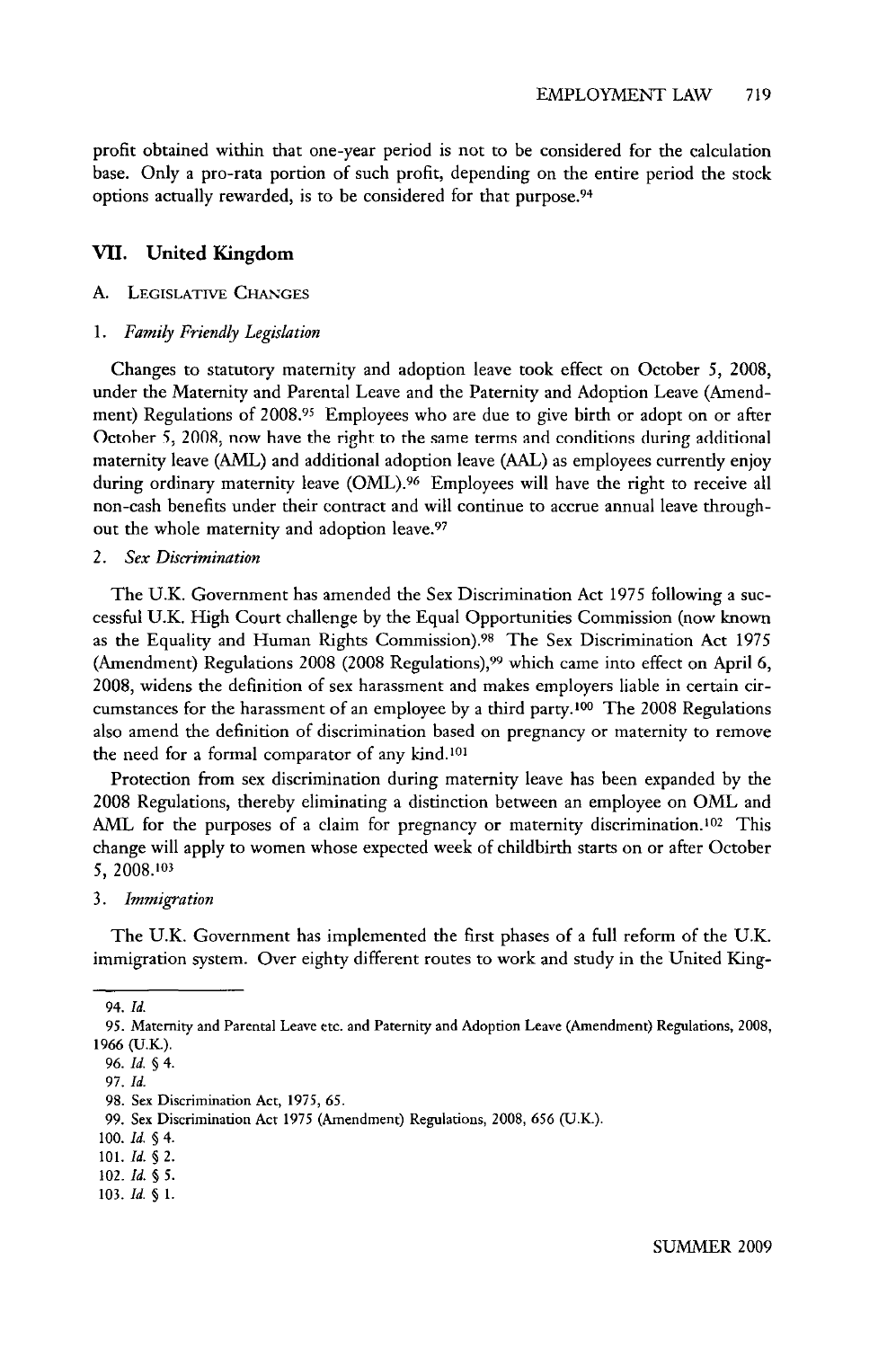dom have been replaced with a single, objective, and transparent points-based system (PBS).104 The PBS distinguishes between five tiers of migrant workers: (1) highly skilled workers, (2) skilled workers, (3) low-skilled workers, (4) students, and *(5)* temporary or exchange workers. 105 Tiers one and two were introduced in 2008, while tiers three to five will take effect in 2009. A major difference between the old and new schemes is the requirement that most migrant workers must be sponsored by a U.K.-based employer in order for their application to be successful.<sup>106</sup> The PBS therefore places a greater burden on employers to monitor immigration compliance.

#### B. CASES

#### *1. Restrictive Covenants*

Two recent cases in the U.K. High Court have demonstrated a robust approach in situations where employees have colluded to compete with their employer or have attempted a mass poaching of staff. In *UBS Wealth Management (UK) Ltd. v. Vestra Wealth LLP,* the High Court granted a springboard injunction against Mr. Vestra following a mass poaching of staff from UBS. 107 The judge held that it was extremely likely that UBS would be able to establish at trial that the poaching had involved both a breach of the implied duty of fidelity by defecting staff and possibly an unlawful conspiracy.108 The decision is significant, as springboard injunctions have traditionally been used only in cases involving an abuse of confidential information.

The case of *Kynixa Ltd. v. Hynes* concerned three employees who deliberately misled their employer about their intent to join a competitor.<sup>109</sup> The High Court found that two of the employees, by virtue of their senior positions, were in breach of their fiduciary duties and restrictive covenants contained in a shareholders agreement.<sup>110</sup> Most significantly, the High Court also found that the third employee, who was more junior and owed no fiduciary duty to Kynixa, was in breach of her duty of fidelity for failing to disclose her decision to defect to a competitor and for being evasive when asked questions about her future plans.<sup>111</sup>

The High Court's decision suggests that an employee who fails to disclose a possible move to a competitor may be in breach of their implied duty of fidelity, even if they have no fiduciary duty to their employer, are not part of senior management, and are not bound by any post-termination restrictive covenants.

#### *2. Disability Discrimination*

The recent decision by the House of Lords in *Mayor and Burgesses of London Borough of Lewisbam v. Malcolm* abrogated the Court of Appeal's decision in *Clark v. TDG Ltd.,* possi-

<sup>104.</sup> HOUSE OF COMMONS, STATEMENT OF CHANGES IN IMMIGRATION RULES, 2008, H.C. 321, pt. 6A; HOUSE OF COMMONS, STATEMENT OF **CHANGES** IN **IMMIGRATION** RULES, 2008, H.C. 607; HousE **OF** COMMONS, STATEMENT **OF CHANGES** IN IMMIGRATION RULES, 2008, H.C. 1113.

*<sup>105.</sup>* See **STATEMENT OF CHANGES** IN IMMIGRATION RULES, H.C. 1113, Explanatory Memorandum **§** 6.2. *106. Id. §* **6.5**

<sup>107.</sup> UBS Wealth Mgmt. (UK) Ltd. v. Vestra Wealth LLP [2008] EWHC 1974, **1** 46 (Q.B.).

**<sup>108.</sup>** *Id. \$1 35,* 44.

<sup>109.</sup> Kynixa Ltd. v. Hynes [2008] EWHC 1495, **\$** 284 (Q.B.).

<sup>110.</sup> *Id. 11256-76,* 365-97.

<sup>111.</sup> *Id.* **11** 277-86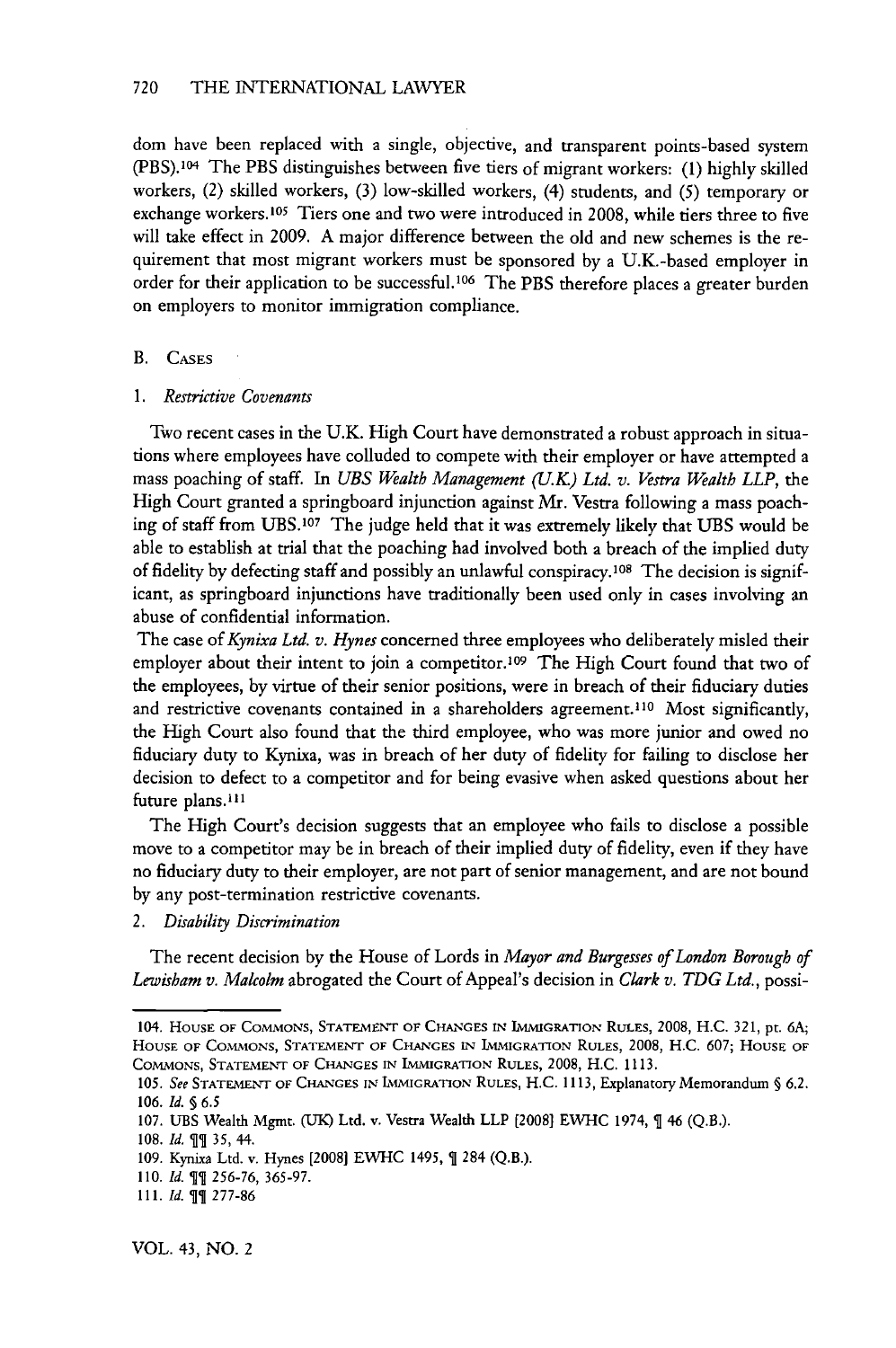bly changing the law on disability-related discrimination.<sup>112</sup> Although the case, decided under Part III of the Disability Discrimination Act 1995 (DDA), concerned a housing authority's decision to evict a schizophrenic tenant who had unlawfully sublet his flat, the decision may likely have far-reaching implications for employment cases under Part II of the DDA and will make it more difficult for employees to bring claims.

Clark *v. TDG Ltd.* established the principle that the correct comparator in a case of disability-related discrimination is someone, whether or not disabled, who was not subject to the less favorable treatment applied to the disabled employee. 113 For example, in a case where a disabled employee who has been absent for ill health is dismissed, the comparator would be an employee, whether or not disabled, who has not been absent for ill health. In *Malcolm,* the House of Lords departed from this test and held that the correct comparator was a non-disabled person who had unlawfully sublet his property, the same action taken by the disabled person.<sup>114</sup> The effect has been to redefine the appropriate comparator for establishing less favourable treatment, so as to make it much more difficult for a claimant to succeed in proving disability-related discrimination.

The U.K. Government has now implemented a consultation process in order to determine how the forthcoming Equality Bill should address disability discrimination in light of the House of Lords' decision in *Malcolm.*

# **VIII.** United States

### **A.** AMENDMENTS TO THE AMERICANS WITh DISABILITIES ACT

In 2008, Congress passed and President Bush signed into law amendments to the Americans with Disabilities Act (ADA). The ADA prohibits employers from discriminating against qualified individuals who are disabled and requires employers to provide reasonable accommodations to individuals with disabilities. Effective January 1, 2009, the amendments radically expand the ADA and overturn numerous Supreme Court decisions.

The amendments contain three significant features. First, they broadly define the term "disability." The ADA only covers those individuals with a physical or mental impairment that substantially limits one or more major life activities. The Supreme Court had interpreted this definition very narrowly by, among other things, requiring the physical or mental impairment to have permanence. The amendments alter this interpretation and provide that the term "disability" "shall be construed broadly" and extends its meaning to encompass impairments that are "episodic or in remission," including those that are temporary. **15**

Second, the amendments also expand the definition of "major life activity" to include a non-exhaustive list of activities such as "performing manual tasks, seeing, hearing, eating, sleeping, walking, standing, lifting, bending, speaking, breathing, learning, reading, con-

<sup>112.</sup> Mayor and Burgesses of London Borough of Lewisham v. Malcolm [2008] UKHL 43 (H.L.); Clark v. TGD Ltd. [1999] IRLR 318 (A.C.).

<sup>113.</sup> Clark [1999] IRLR 318, **1 91.**

<sup>114.</sup> Malcolm [2008] UKHL 43, **1** 12-16, 30-33, 40, 112-116, 139, 140, 151, 154.

<sup>115. 42</sup> U.S.C. § 12102(4) (2009) (effective Jan. 1, 2009).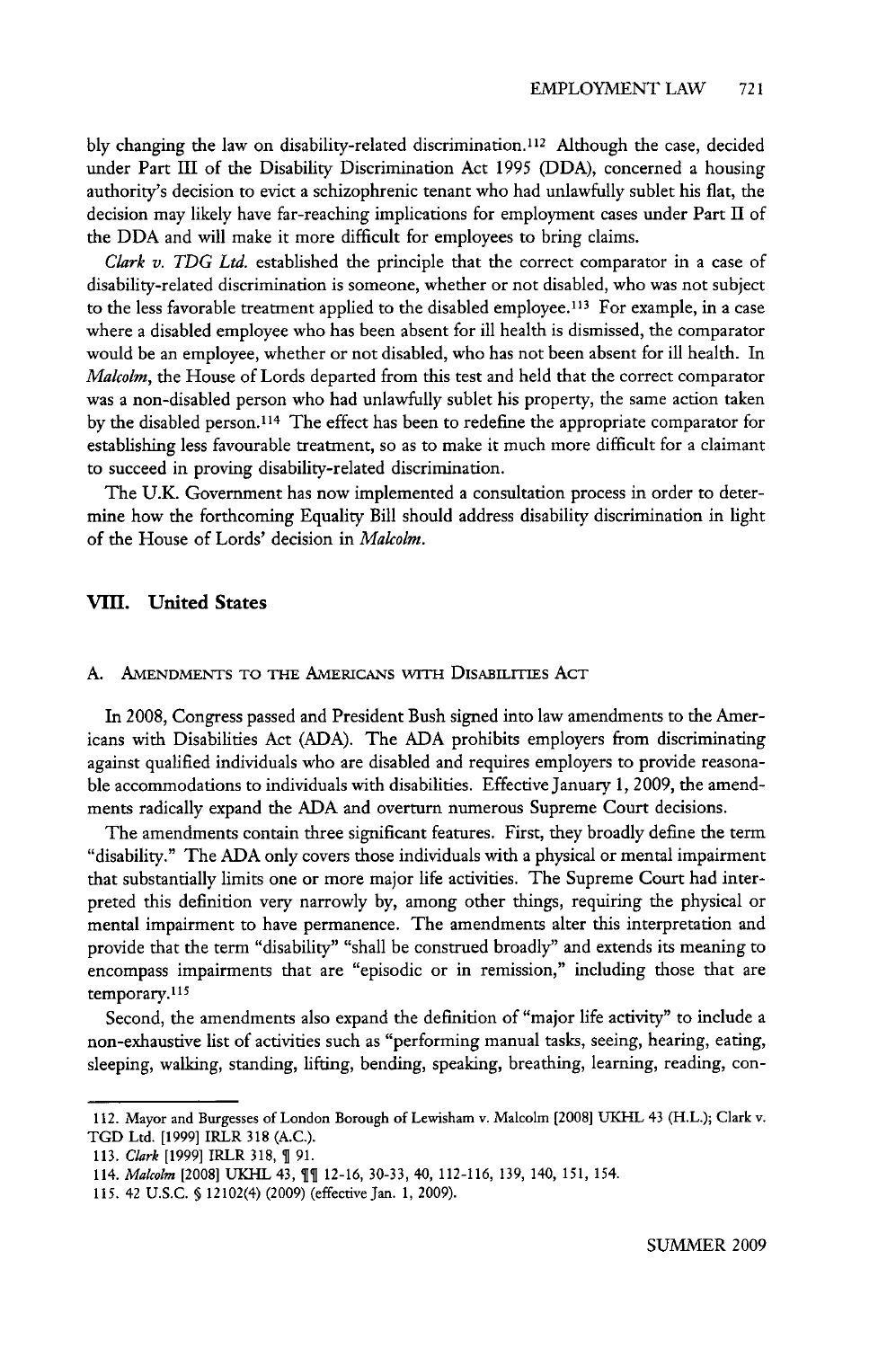centrating, thinking, communicating, and working."<sup>116</sup> The definition also includes "the operation of a major bodily function, including but not limited to, functions of the immune system, normal cell growth, digestive, bowel, bladder, neurological, brain, respiratory, circulatory, endocrine, and reproductive functions."<sup>117</sup>

Third, the amendments overturn Supreme Court precedent that permitted employers and courts to take into account mitigating measures (such as medication) when determining whether an individual is "disabled" and entitled to protection under the ADA. Now, the substantial limitation inquiry of the ADA's disability definition must be undertaken without regard to any mitigating measures, such as medications or assistive devices.<sup>118</sup> Thus, an individual who, because of the medication she takes, exhibits no limitations to any major life activity can nonetheless be "disabled" under the ADA. The only exception is ordinary eyeglasses and contact lenses.

Because of these changes to the ADA, employers can expect many more employees to fall under the definition of "disabled." This increase will force employers to incur greater accommodation costs as many more employees will be covered by the ADA and entitled to reasonable accommodations. Employers can also expect greater litigation over whether employment decisions that adversely affect employees were the product of disability discrimination.

## B. THE GENETIC INFORMATION NONDISCRIMINATION ACT OF 2008

In 2008, the United States enacted the sprawling, complex, and highly technical Genetic Information Nondiscrimination Act (GINA). This law prohibits employers and health insurers from discriminating against individuals based on their genetic predisposition toward a disease.

Borrowing language from Title VII of the Civil Rights Act of 1964, 29 U.S.C. § 2000e *et seq.* (Title VII), GINA makes it an unlawful employment practice for an employer, employment agency, or labor organization to hire, discharge, or otherwise discriminate against an employee, prospective employee, or in the case of a labor organization, a member, because of the individual's genetic information.' **9** As with Title VII and similar antidiscrimination statutes, GINA prohibits discrimination with respect to promotions, compensation, training programs, and other terms and conditions of employment.120

Further, GINA generally prohibits employers from requesting, requiring, or buying information about employees, prospective employees, or their family members, except in limited circumstances (such as when necessary to comply with Family and Medical Leave Act).<sup>121</sup> Employers who legitimately possess such information must maintain the confidentiality of the information and keep the information in separate files, and they cannot disclose the information except in limited circumstances.<sup>122</sup>

<sup>116.</sup> *Id. §* 12102(2)(A).

**<sup>117.</sup>** *Id. §* 12102(2)(B).

<sup>118.</sup> *Id. §* 12102(4)(E).

<sup>119.</sup> *See* 42 U.S.C. *§* 2000ff-2 (effective Nov. 21, 2009).

<sup>120.</sup> *See id.*

<sup>121.</sup> *See* 42 U.S.C. § 2000ff-5 (effective Nov. 21, 2009).

<sup>122.</sup> *See id.*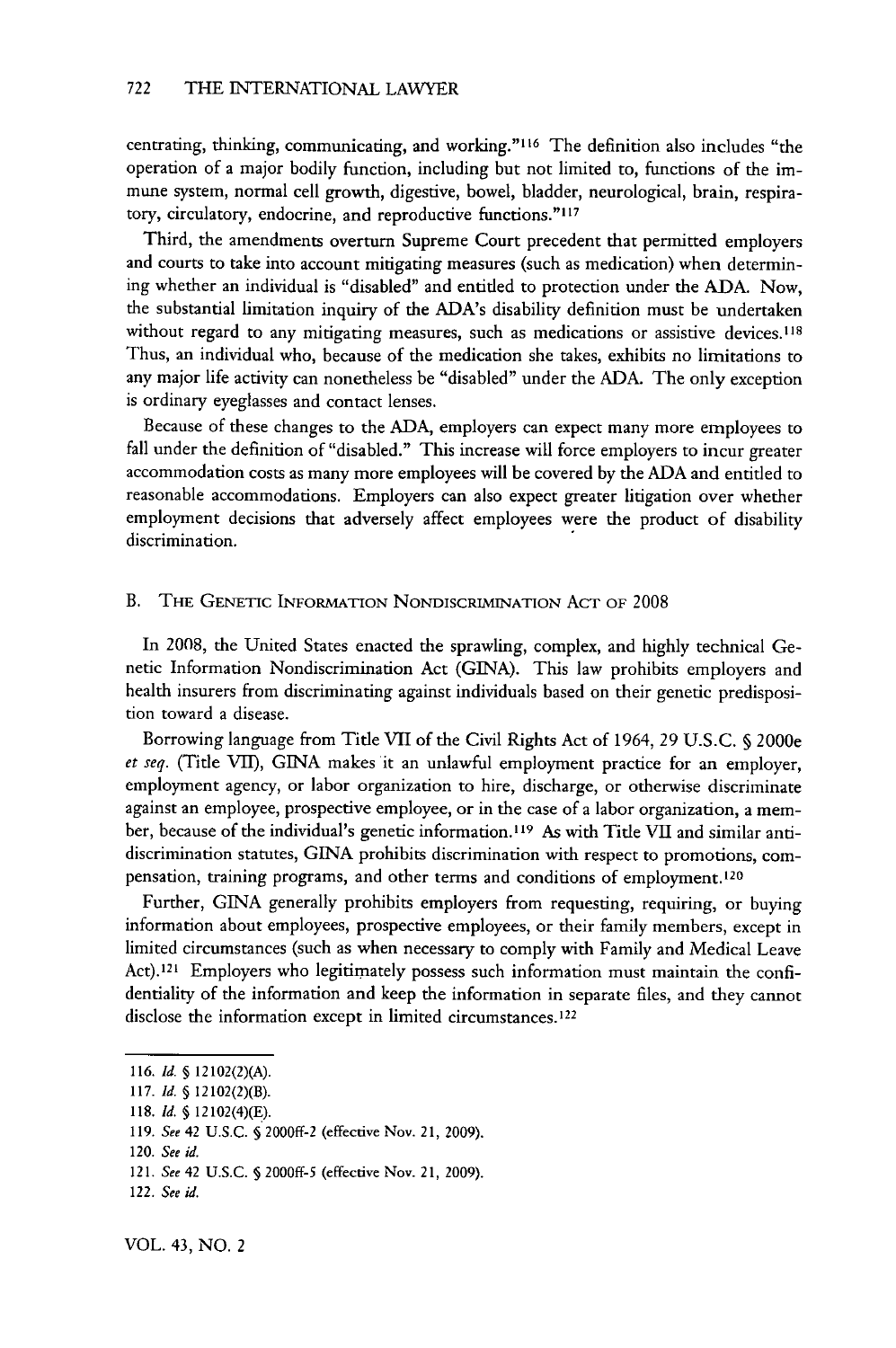Employers, employment agencies, labor organizations, and group health plans that violate GINA are subject to all of the administrative and remedial schemes set forth in Tide VII.123 Thus, violators of GINA could be liable for compensatory and punitive damages.

GINA also prohibits any group health plan from adjusting premium or contribution amounts for the group covered under such plan on the basis of genetic information.1<sup>24</sup> Group health plans, however, are allowed to adjust rates and premiums based on the manifestation of a disease of an individual enrolled in its plan. <sup>125</sup>

### C. CHANGES TO THE FAMILY **AND** MEDICAL LEAvE **ACT**

In 2008, there were two fundamental changes to the Family and Medical Leave Act (FMLA): (1) expanded coverage to protect family members of soldiers and sailors and (2) revised regulations.

#### *1. Expanded FMLA Coverage*

Early in 2008, President Bush signed into law amendments to the FMLA. The amendments create two new forms of FMLA leave. First, the law provides employees with active duty FMLA leave for up to twelve weeks in a twelve-month period of unpaid leave due to a "qualifying exigency" resulting from active duty (or notice of impending call to active duty) in the Armed Forces of an employee's spouse, child, or parent.<sup>126</sup>

Second, the amendments provide employees with serious injury or illness FMLA leave.<sup>127</sup> Under this provision, employees may take up to twenty-six weeks (rather than the usual FMLA leave of twelve weeks) during a single twelve-month period of unpaid leave to care for the "serious injury or illness" of a service member who is the employee's spouse, child, parent, or next of kin.<sup>128</sup>

#### *2. Revised Regulations*

On November 17, 2008, the U.S. Department of Labor (DOL) issued final revised regulations for the FMLA. These revisions are the first changes to the FMLA's regulations in thirteen years. The revised regulations, among other things, clarify who is eligible for FMLA leave, revise FMLA notice requirements, require employees to cooperate with employer requests for health care certifications (and fitness for duty certifications) and put time limits on employee submission of such forms, prohibit employers from requiring employees to perform light duty in lieu of FMLA leave, and provide guidance on when employees are eligible for active duty FMLA leave and serious injury or illness FMLA leave. The revised regulations also allow employees voluntarily to waive their FMLA rights retrospectively (but not prospectively) without seeking DOL or court approval.

<sup>123.</sup> *See* 42 U.S.C. § 2000ff-6 (effective Nov. 21, 2009).

<sup>124. 42</sup> U.S.C. § 300gg-53 (effective May 21, 2009).

*<sup>125.</sup> See id.*

<sup>126.</sup> *See* 29 U.S.C. § 2612(a)(1)(E) (2009).

**<sup>127.</sup>** *See id.* § 2612(a)(3).

<sup>128.</sup> *See id.*